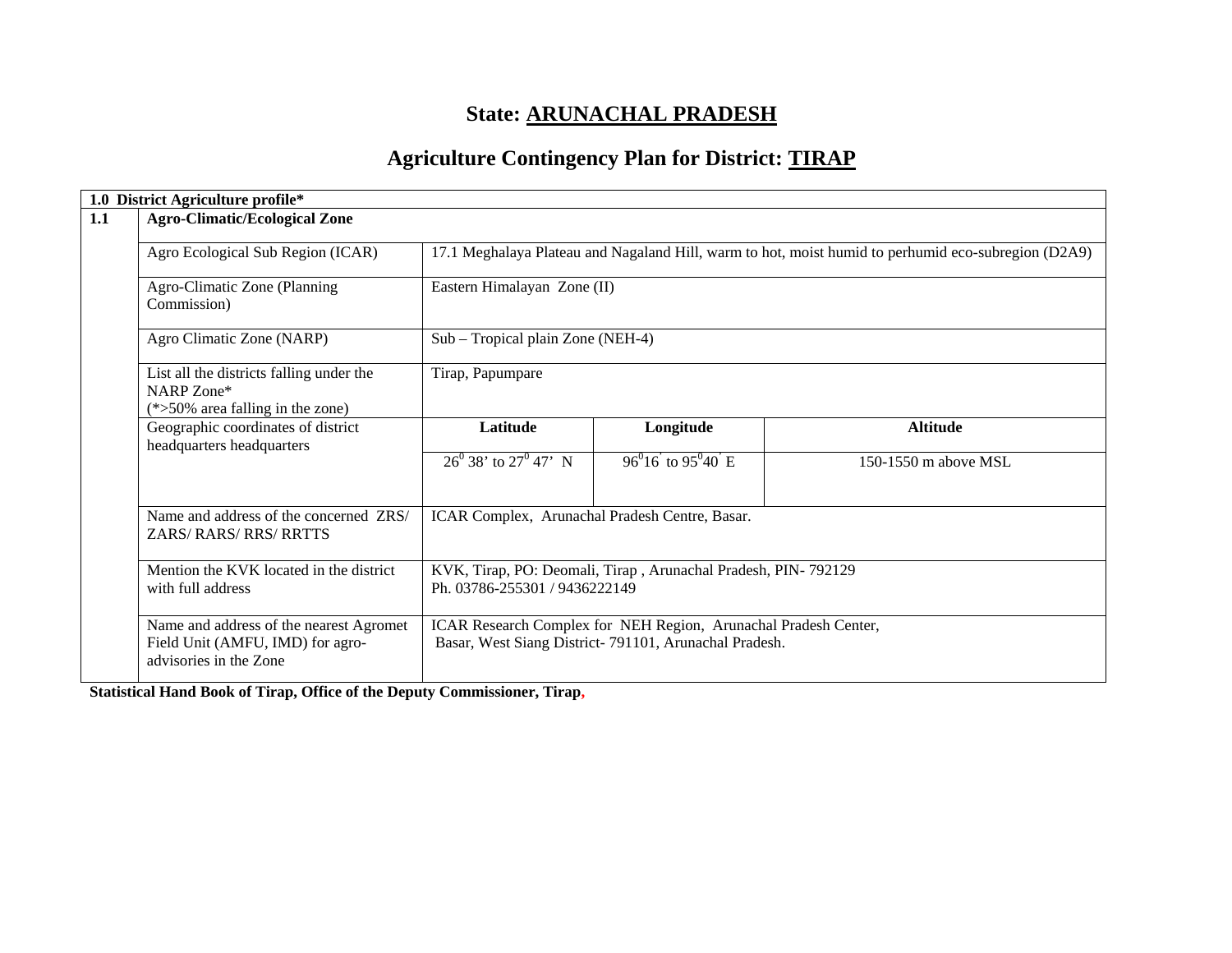| 1.2 | Rainfall               | Normal RF(mm) | <b>Normal Rainy days</b> | <b>Normal Onset</b>      | <b>Normal Cessation</b> |
|-----|------------------------|---------------|--------------------------|--------------------------|-------------------------|
|     |                        |               | (number)                 | (specify week and        | (specify week and       |
|     |                        |               |                          | month)                   | month)                  |
|     | SW monsoon (June-Sep): | 1589.6        | 83.11                    | Last week of May $-1st$  | 2nd week of October     |
|     |                        |               |                          | week of June             |                         |
|     | NE Monsoon(Oct-Dec):   | 148.0         | 11.66                    | 3rd week of October      | $2nd$ week of November  |
|     | Winter (Jan-February)  | 53.6          | 6.44                     | $\overline{\phantom{0}}$ |                         |
|     |                        |               |                          |                          |                         |
|     | Summer (March-May)     | 728.8         | 38.33                    | $\overline{\phantom{0}}$ |                         |
|     |                        |               |                          |                          |                         |
|     | Annual                 | 2520.0        | 139.54                   |                          |                         |
|     |                        |               |                          |                          |                         |

| 1.3 | <b>Land use</b><br>pattern of the<br><b>district</b> (latest<br>statistics) | Geographical<br>area | Cultivable<br>area | Forest<br>area | Land under<br>non-<br>agricultural use | Permanent<br>pastures | Cultivable<br>wasteland | Land under<br>Misc. tree<br>crops and<br>groves | Barren and<br>uncultivable<br>land | Current<br>fallows | Other<br>fallows |
|-----|-----------------------------------------------------------------------------|----------------------|--------------------|----------------|----------------------------------------|-----------------------|-------------------------|-------------------------------------------------|------------------------------------|--------------------|------------------|
|     | <b>Area</b> ('000<br>ha)                                                    | 236.2                | 64.41              | 178.3          | 0.98                                   | 3.77                  | 12.08                   | 10.78                                           | 0.55                               | 6.18               | 21.89            |

2011-12 Stats Directorate of Economics and Statistics, Ministry of Agriculture, Govt. of India

| 1.4 | Major Soils (common names like red<br>sandy loam deep soils (etc.,)* | Area ('000 ha)**            | Percent (%) of total geographical area                            |
|-----|----------------------------------------------------------------------|-----------------------------|-------------------------------------------------------------------|
|     | 1. Black Soil                                                        | <b>NA</b>                   | --                                                                |
|     | 2. Alluvial Soil                                                     | Exact data not<br>available | Present in the river valley and other pockets of low lying areas. |
|     | 3. Sandy Soil                                                        | Exact data not<br>available | A considerable portion of soils belong to sandy soil              |
|     | 4. Acid Soil                                                         | Exact data not<br>available | Most soils are acidic in reaction                                 |
|     | 5. Red Soil                                                          | <b>NA</b>                   | --                                                                |

**Detail survey/study report is not available**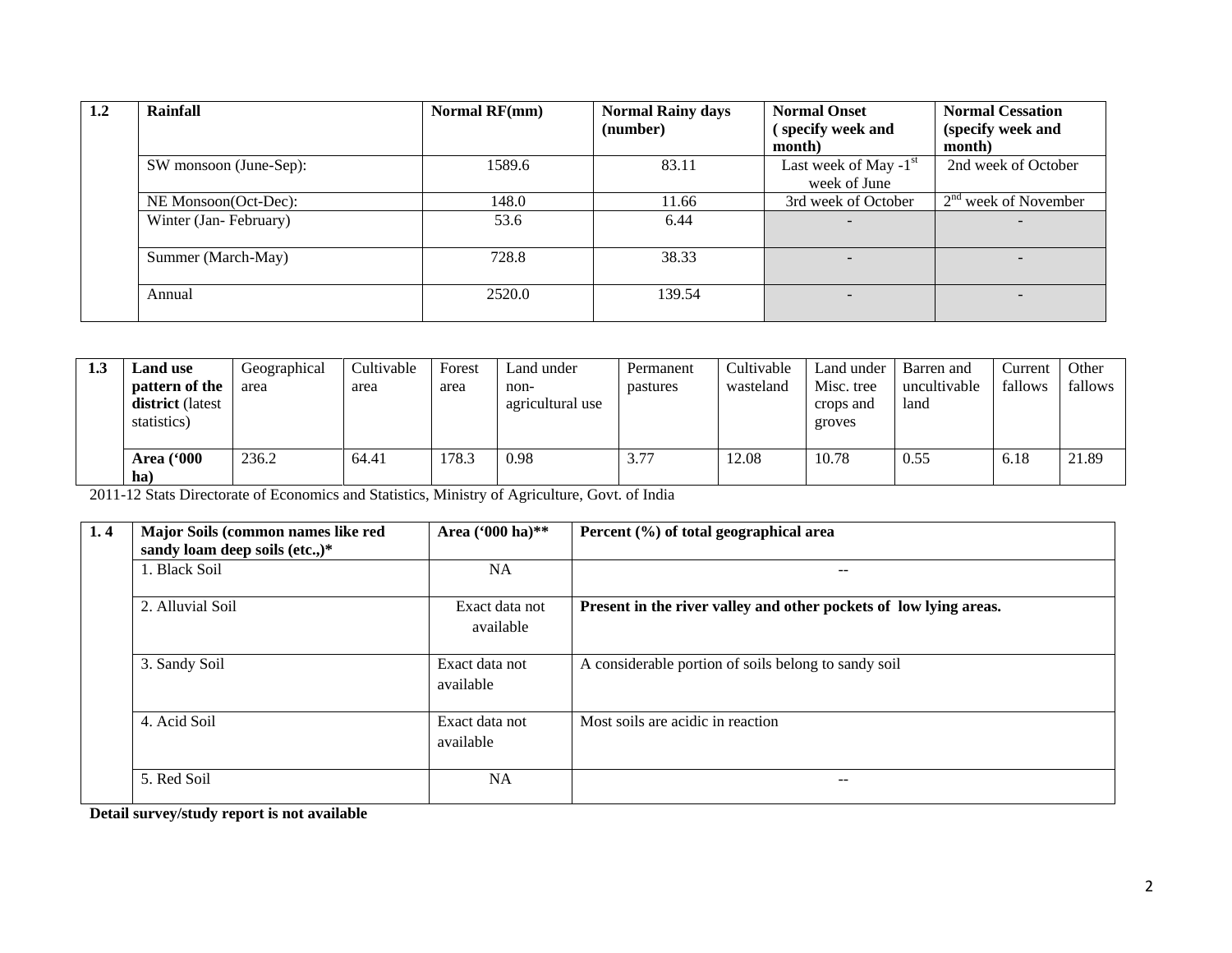| 1.5 | <b>Agricultural land use</b>                                                                   | Area $('000 ha)$ | Cropping intensity % |
|-----|------------------------------------------------------------------------------------------------|------------------|----------------------|
|     | Net sown area                                                                                  | 13.49            |                      |
|     | Area sown more than once                                                                       | 1.96             | 114.53 %             |
|     | Gross cropped area                                                                             | 15.45            |                      |
|     | 2011-12 Stats Directorate of Economics and Statistics, Ministry of Agriculture, Govt. of India |                  |                      |

| $\overline{1.6}$ | <b>Irrigation</b>                                                                                     | Area ('000 ha)            |                         |                                                                                                   |  |  |  |
|------------------|-------------------------------------------------------------------------------------------------------|---------------------------|-------------------------|---------------------------------------------------------------------------------------------------|--|--|--|
|                  | Net irrigated area                                                                                    | 1.95                      |                         |                                                                                                   |  |  |  |
|                  | Gross irrigated area                                                                                  | 1.95                      |                         |                                                                                                   |  |  |  |
|                  | Rainfed area                                                                                          | 11.0                      |                         |                                                                                                   |  |  |  |
|                  | <b>Sources of Irrigation</b>                                                                          | Number                    | Area ('000 ha)          | Percentage of total irrigated area                                                                |  |  |  |
|                  | <b>Streams</b>                                                                                        | 25                        | 0.05                    | Area may be indicated                                                                             |  |  |  |
|                  | <b>Tanks</b>                                                                                          | $\boldsymbol{0}$          |                         |                                                                                                   |  |  |  |
|                  | Open wells                                                                                            | $\boldsymbol{0}$          |                         |                                                                                                   |  |  |  |
|                  | Bore wells                                                                                            | $\overline{0}$            |                         |                                                                                                   |  |  |  |
|                  | Lift irrigation schemes                                                                               | 01                        |                         |                                                                                                   |  |  |  |
|                  | Micro-irrigation                                                                                      |                           |                         |                                                                                                   |  |  |  |
|                  | Other sources (Spring water well)                                                                     | $\boldsymbol{0}$          |                         |                                                                                                   |  |  |  |
|                  | <b>Total Irrigated Area</b>                                                                           |                           | 1.95                    |                                                                                                   |  |  |  |
|                  | Pump sets                                                                                             | 12                        |                         |                                                                                                   |  |  |  |
|                  | No. of Tractors                                                                                       |                           |                         |                                                                                                   |  |  |  |
|                  | Groundwater availability and use* (Data<br>source: State/Central Ground water<br>Department /Board)   | No. of blocks/<br>Tehsils | $(\%)$ area             | Quality of water (specify the<br>problem such as high levels of<br>arsenic, fluoride, saline etc) |  |  |  |
|                  | Over exploited                                                                                        | <b>NA</b>                 | NA (Data not available) |                                                                                                   |  |  |  |
|                  | Critical                                                                                              | <b>NA</b>                 | <b>NA</b>               |                                                                                                   |  |  |  |
|                  | Semi-critical                                                                                         | <b>NA</b>                 | <b>NA</b>               |                                                                                                   |  |  |  |
|                  | Safe                                                                                                  | <b>NA</b>                 | <b>NA</b>               |                                                                                                   |  |  |  |
|                  | Wastewater availability and use                                                                       | <b>NA</b>                 | <b>NA</b>               |                                                                                                   |  |  |  |
|                  | Ground water quality                                                                                  |                           |                         |                                                                                                   |  |  |  |
|                  | *over-exploited: groundwater utilization > 100%; critical: 90-100%; semi-critical: 70-90%; safe: <70% |                           |                         |                                                                                                   |  |  |  |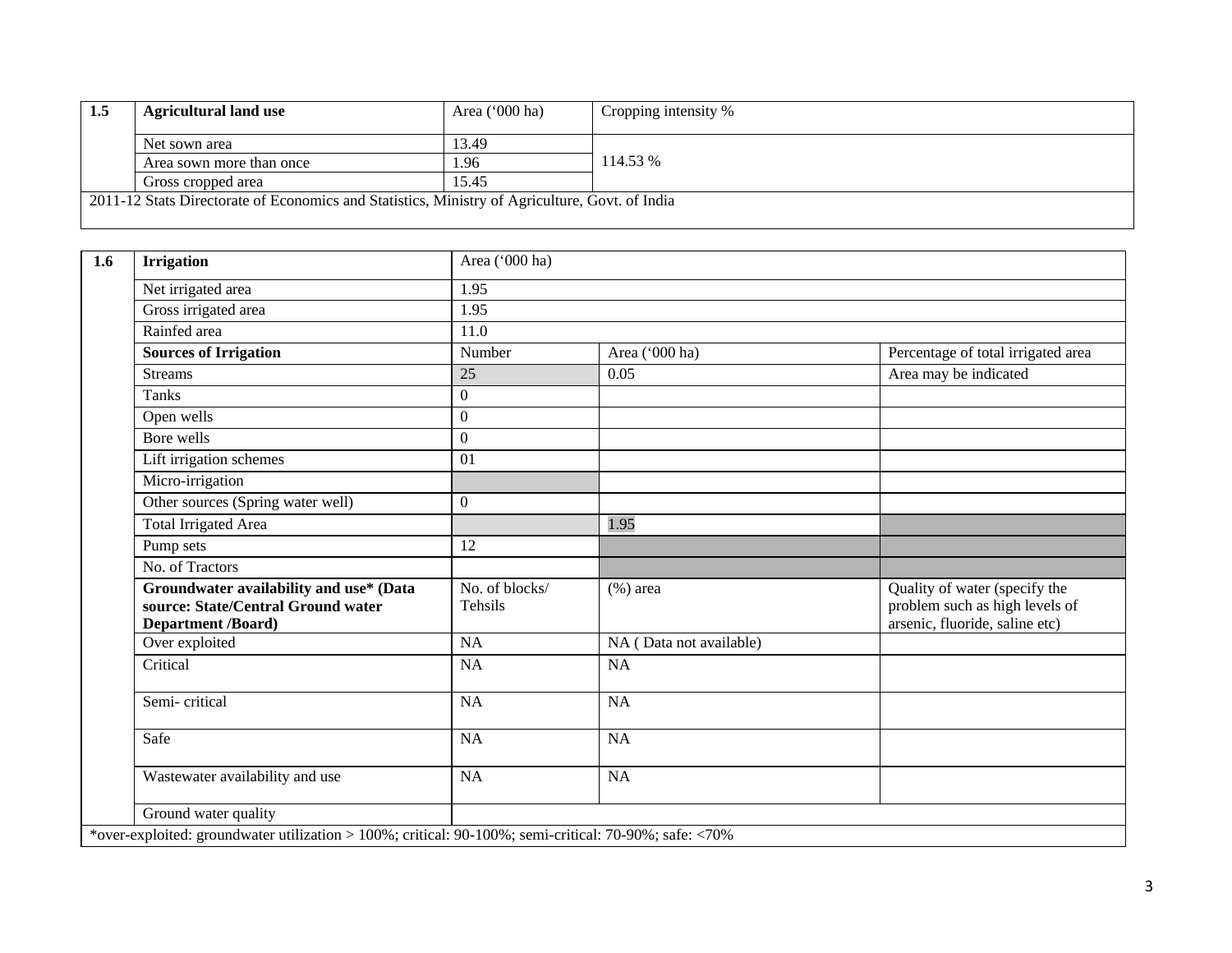| 1.6. a.        | <b>Fertilizer and Pesticides use</b> | Type                                 | Total quantity (tonnes)                               |
|----------------|--------------------------------------|--------------------------------------|-------------------------------------------------------|
| $\mathbf{1}$   | Fertilizers*                         | Urea                                 | <b>NA</b>                                             |
|                |                                      | <b>DAP</b>                           | <b>NA</b>                                             |
|                |                                      | Potash                               | <b>NA</b>                                             |
|                |                                      | <b>SSP</b>                           | <b>NA</b>                                             |
|                |                                      | Other straight fertilizers (specify) | (the farmers hardly use chemical fertilizers in field |
|                |                                      | Other complex fertilizers (specify)  | crops)                                                |
| $\overline{2}$ | Chemical Pesticides*                 | Insecticides                         | NA                                                    |
|                |                                      | Fungicides                           | NA                                                    |
|                |                                      | Weedicides                           | NA                                                    |
|                |                                      | Others (specify)                     |                                                       |

#### **Statistical Hand Book of Tirap, Office of the Deputy Commissioner, Tirap District, Arunachal Pradesh**

\* If break up is not available, indicate total quantity used in the district for any recent year, mention here the year and source of statistic

#### **Statistical Hand Book of Tirap, Office of the Deputy Commissioner, Tirap District, Arunachal Pradesh**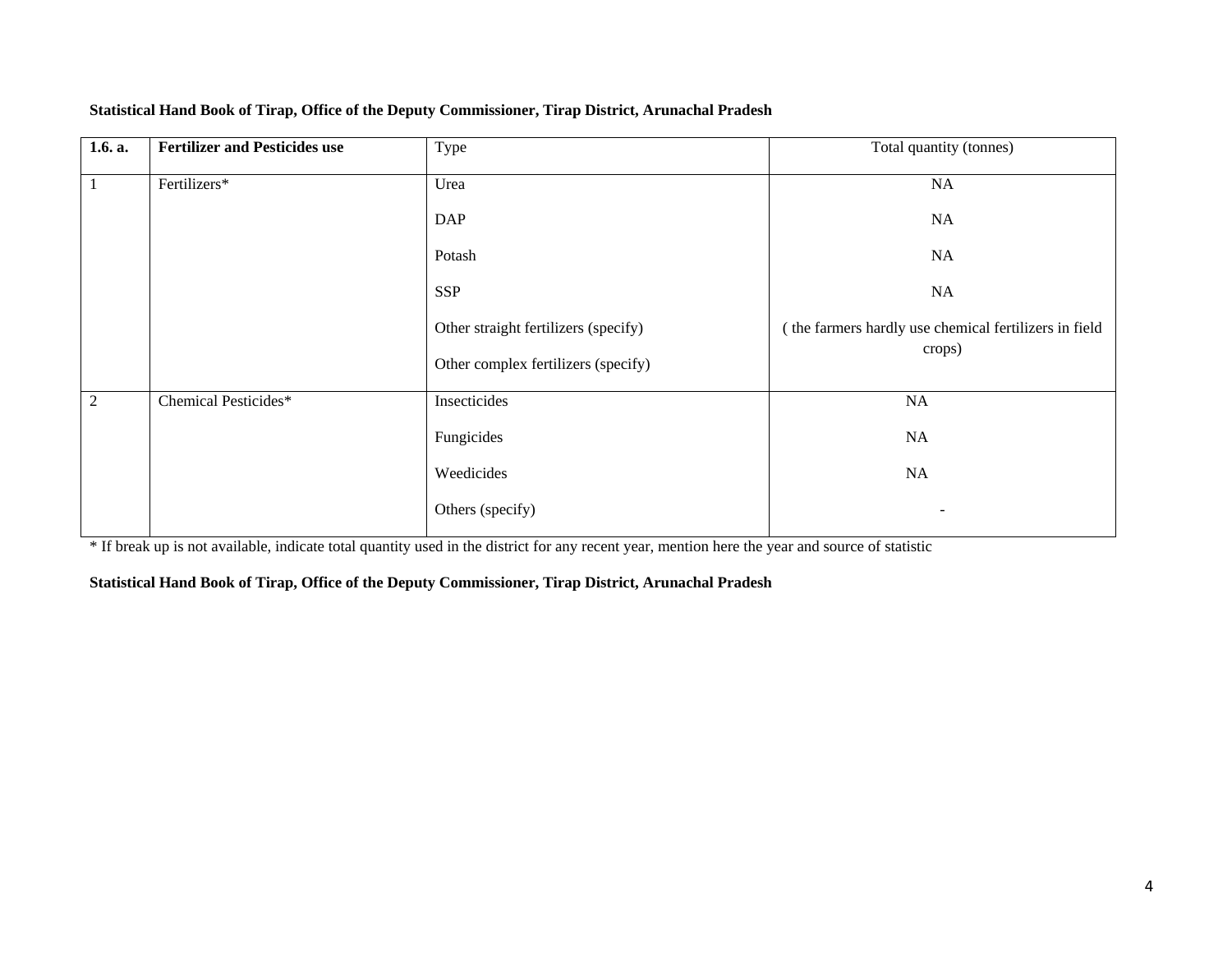| 1.7 | S.No.          | Major field crops<br>cultivated | Area ('000 ha)   |                |              |                  |                |              |               |                |
|-----|----------------|---------------------------------|------------------|----------------|--------------|------------------|----------------|--------------|---------------|----------------|
|     |                |                                 | <b>Kharif</b>    |                | Rabi         |                  |                |              |               |                |
|     |                |                                 | <b>Irrigated</b> | <b>Rainfed</b> | <b>Total</b> | <b>Irrigated</b> | <b>Rainfed</b> | <b>Total</b> | <b>Summer</b> | Grand<br>total |
|     |                | Paddy                           | <b>NA</b>        | NA             | NA           | NA               | NA             | <b>NA</b>    | NA            | 5.6            |
|     | $\sqrt{2}$     | Maize                           | NA               | <b>NA</b>      | NA           | NA               | NA             | NA           | 2.7           | 2.7            |
|     | 3              | Rapeseed                        | <b>NA</b>        | NA             | NA           | NA               | 0.2            | NA           | NA            | 0.2            |
|     | $\overline{4}$ | Sesamum                         | <b>NA</b>        | 0.05           | NA           | NA               | NA             | <b>NA</b>    | NA            | 0.05           |
|     | 5              | Pulses                          | NA               | NA             | NA           | NA               | NA             | NA           | NA            | 0.84           |
|     | 6              | Others (Millets)                | NA               | NA             | NA           | NA               | NA             | NA           | NA            | 3.5            |

## **1.7 Area under major field crops & horticulture (as per latest figures) (Specify year 2011-12)**

| S.No.               | Horticulture crops - |              | Area ('000 ha)   |                |
|---------------------|----------------------|--------------|------------------|----------------|
|                     | Fruits               | <b>Total</b> | <b>Irrigated</b> | <b>Rainfed</b> |
|                     | Orange               | 0.165        | NA               | 0.165          |
| $\overline{2}$      | Pineapple            | 0.041        | NA               | 0.041          |
| 3                   | Banana               | 0.090        | NA               | 0.090          |
| 4                   | Guava                | 0.013        | NA               | 0.013          |
| $5\overline{)}$     | Pear                 | 0.01         | NA               | 0.01           |
| Others<br>(specify) |                      |              |                  |                |
|                     | Horticulture crops - | <b>Total</b> | <b>Irrigated</b> | <b>Rainfed</b> |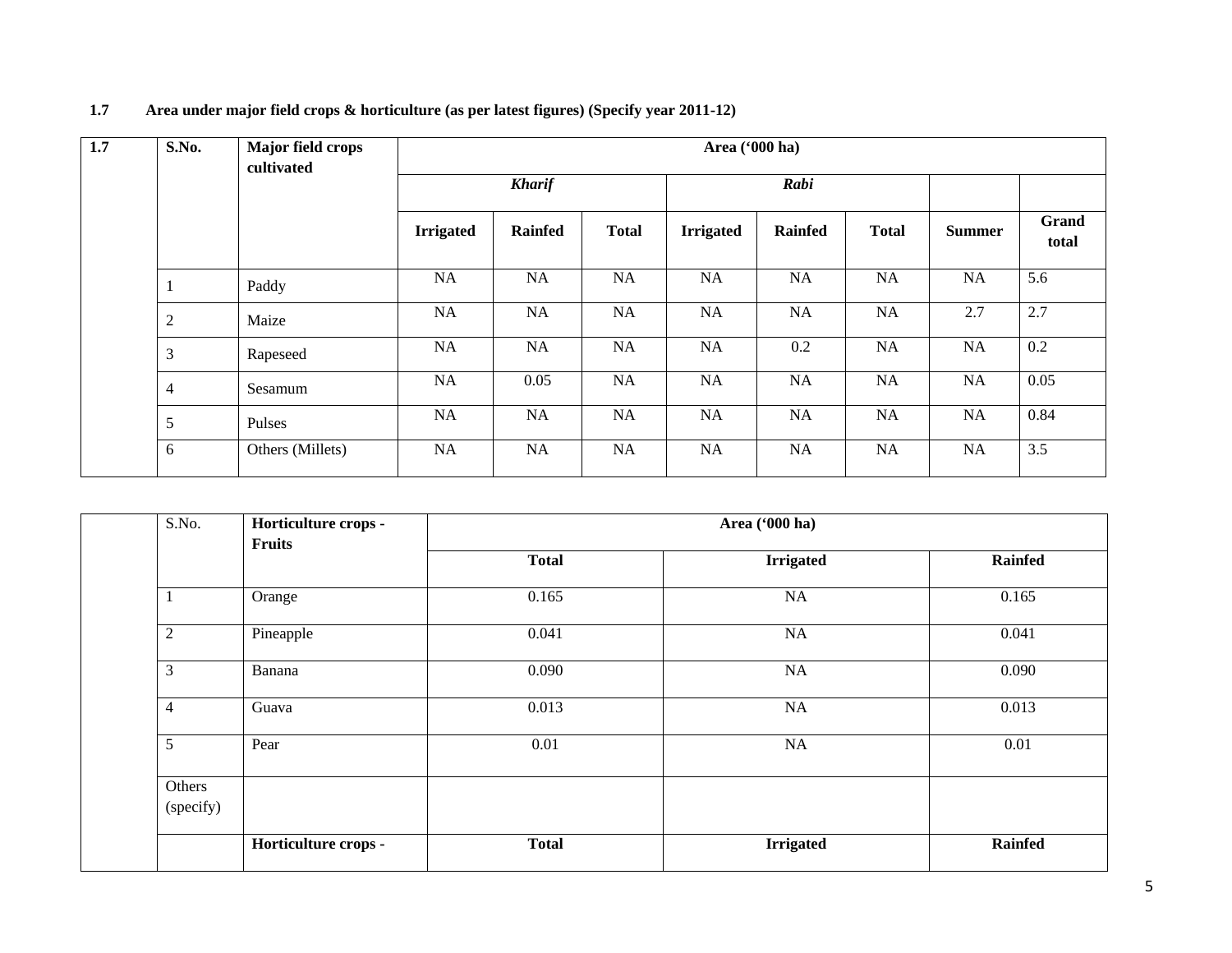|                     | <b>Vegetables</b>                         |                 |                  |                 |
|---------------------|-------------------------------------------|-----------------|------------------|-----------------|
| 1                   | Tapioca                                   | 0.72            | NA               | 0.72            |
| $\sqrt{2}$          | Colocasia                                 | 0.84            | NA               | 0.84            |
| $\overline{3}$      | Ginger                                    | 0.12            | NA               | 0.12            |
| $\overline{4}$      | Pea                                       | 0.15            | <b>NA</b>        | 0.15            |
| $\overline{5}$      | Chilli                                    | 0.12            | NA               | 0.12            |
| $\overline{6}$      | Potato                                    | 0.145           | <b>NA</b>        | 0.145           |
| $\boldsymbol{7}$    | Vegetables                                | 2.57            | NA               | 2.57            |
|                     | <b>Medicinal and Aromatic</b><br>crops    | <b>Total</b>    | <b>Irrigated</b> | Rainfed         |
| $\mathbf{1}$        | NA                                        | NA              | <b>NA</b>        | NA              |
| Others<br>(specify) |                                           |                 |                  |                 |
|                     | <b>Plantation crops</b>                   | <b>Total</b>    | <b>Irrigated</b> | Rainfed         |
| $\mathbf{1}$        | NA                                        | NA              | NA               | <b>NA</b>       |
| Others<br>(Specify) | Eg., industrial pulpwood<br>crops etc.    |                 |                  |                 |
|                     | <b>Fodder crops</b>                       | <b>Total</b>    | <b>Irrigated</b> | Rainfed         |
| Others<br>(Specify) |                                           |                 |                  |                 |
|                     | Total fodder crop area                    | $\overline{NA}$ | $\overline{NA}$  | $\overline{NA}$ |
|                     | <b>Grazing land, reserve</b><br>areas etc | $\overline{NA}$ | <b>NA</b>        | $\overline{NA}$ |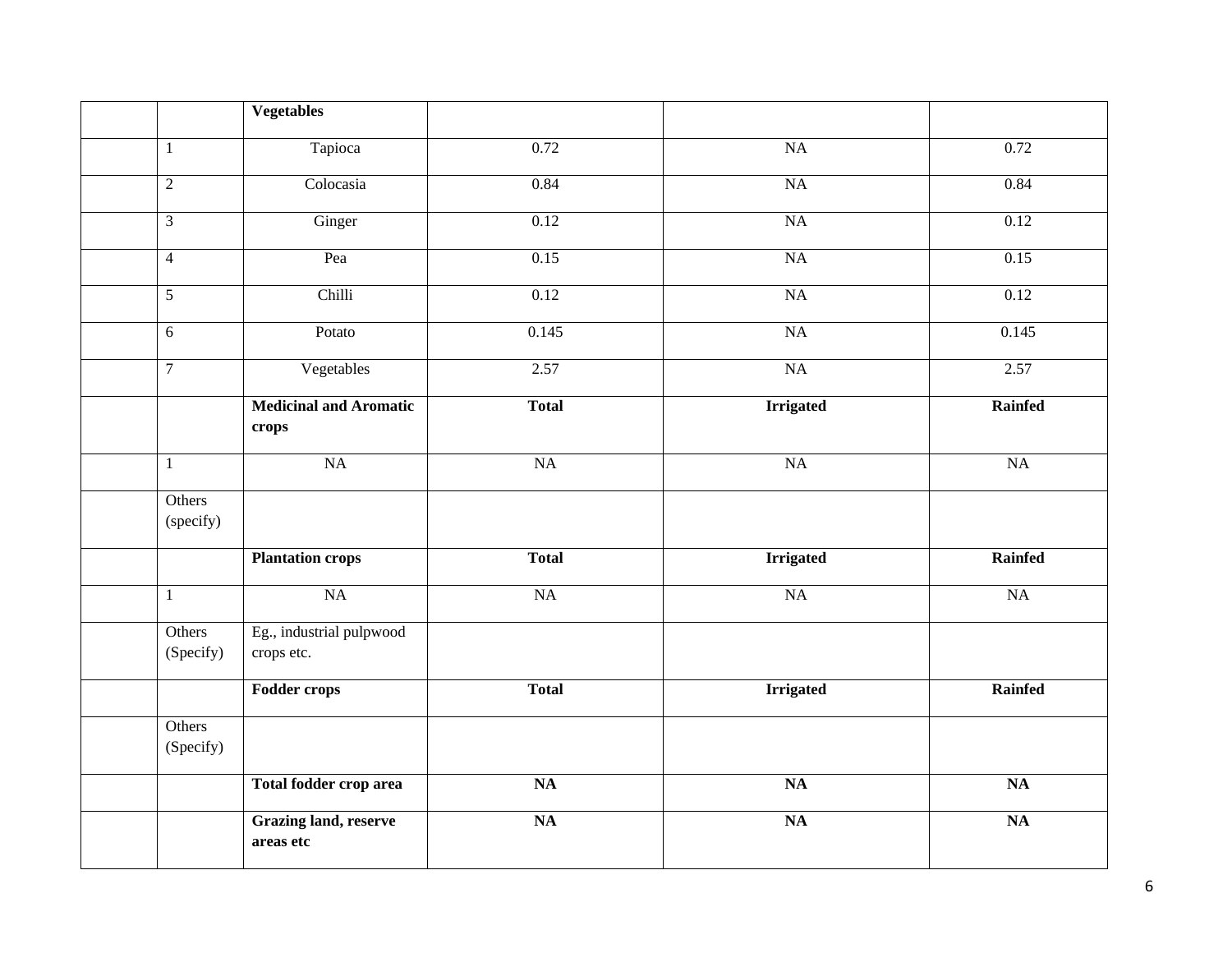| Availability of<br>unconventional feeds/by<br>products eg., breweries<br>waste, food processing,<br>fermented feeds bamboo<br>shoots, fish etc | NA | <b>NA</b> | <b>NA</b> |
|------------------------------------------------------------------------------------------------------------------------------------------------|----|-----------|-----------|
| Sericulture etc<br>Other agro enterprises<br>(mushroom cultivation<br>etc specify)                                                             | NA | NA        | <b>NA</b> |
| Others (specify)                                                                                                                               |    |           |           |

| 1.8 | Livestock (18 th Quinquennial Livestock Census, | <b>Male</b> ('000)       | Female ('000)             | <b>Total ('000)</b> |
|-----|-------------------------------------------------|--------------------------|---------------------------|---------------------|
|     | Dept. of AH & Vety., Nirjuli, A.P.)             |                          |                           |                     |
|     | Indigenous cattle                               | 5.836                    | 6.002                     | 11.838              |
|     | Improved / Crossbred cattle                     | 0.304                    | 0.587                     | 0.891               |
|     | Buffaloes (local low yielding)                  | 0.520                    | 0.482                     | 1.002               |
|     | <b>Improved Buffaloes</b>                       |                          |                           |                     |
|     | Goat                                            | 7.501                    | 8.682                     | 16.183              |
|     | Sheep                                           |                          |                           |                     |
|     | Pig                                             | 12.719                   | 9.632                     | 22.351              |
|     | Mithun                                          |                          |                           |                     |
|     | Yak                                             |                          |                           |                     |
|     | Others (Horse, mule, donkey etc., specify)      |                          |                           |                     |
|     | Commercial dairy farms (Number)                 |                          |                           |                     |
| 1.9 | <b>Poultry</b>                                  | No. of farms             | Total No. of birds ('000) |                     |
|     | Commercial                                      | $\qquad \qquad -$        | 18.487                    |                     |
|     | Backyard                                        | $\overline{\phantom{m}}$ | 80.570                    |                     |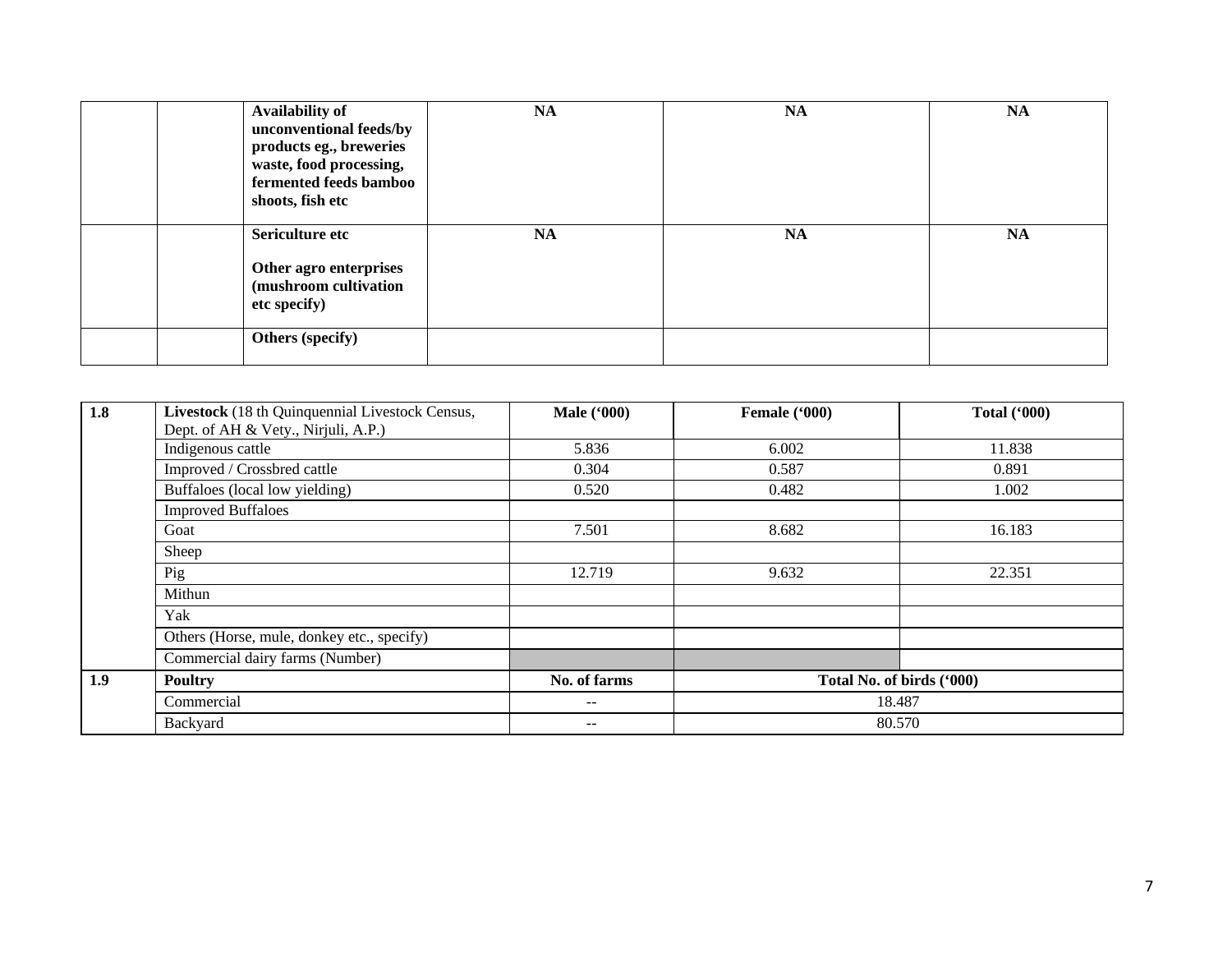| 1.10 | <b>Fisheries</b>                                             |                        |              |                    |                                          |                                                        |       |                                   |  |
|------|--------------------------------------------------------------|------------------------|--------------|--------------------|------------------------------------------|--------------------------------------------------------|-------|-----------------------------------|--|
|      | A. Capture                                                   |                        |              |                    |                                          |                                                        |       |                                   |  |
|      | i) Marine                                                    | No. of fishermen       | <b>Boats</b> |                    |                                          | <b>Nets</b>                                            |       | <b>Storage</b><br>facilities (Ice |  |
|      |                                                              |                        | Mechanized   | Non-<br>mechanized | Mechanized<br>(Trawl nets,<br>Gill nets) | Non-mechanized<br>(Shore Seines, Stake &<br>trap nets) |       | plants etc.)                      |  |
|      |                                                              |                        |              |                    |                                          |                                                        |       |                                   |  |
|      | ii) Inland (Data Source:<br><b>Fisheries Department)</b>     | No. Farmer owned ponds |              |                    | <b>No. of Reservoirs</b>                 | No. of village tanks<br>$\blacksquare$                 |       |                                   |  |
|      |                                                              | 400                    |              | $\blacksquare$     |                                          |                                                        |       |                                   |  |
|      | <b>B.</b> Culture                                            |                        |              |                    |                                          |                                                        |       |                                   |  |
|      |                                                              |                        |              |                    | Water Spread Area (ha)                   | Yield (t/ha)                                           |       | Production ('000 tons)            |  |
|      | i) Brackish water (Data Source: MPEDA/Fisheries Department)  |                        |              |                    |                                          |                                                        |       |                                   |  |
|      | ii) Fresh water (Data Source: Fisheries Department, 2006-07) |                        |              | 200                |                                          | 1.70                                                   | 0.155 |                                   |  |
|      | <b>Others (River/Stream)</b>                                 |                        |              |                    |                                          |                                                        |       |                                   |  |

# **1.11 Production and Productivity of major crops** (Average of last 5 years: 2007-08 to 2011-12)

| 1.11<br>Name of |                                                                   | Premonsoon            |                              | <b>Kharif</b>            |                          | Rabi                     |                             | <b>Summer</b>            |                          | <b>Total</b>          |                          | <b>Crop</b>                                                     |
|-----------------|-------------------------------------------------------------------|-----------------------|------------------------------|--------------------------|--------------------------|--------------------------|-----------------------------|--------------------------|--------------------------|-----------------------|--------------------------|-----------------------------------------------------------------|
|                 | crop                                                              | Production<br>(000 t) | Productivi<br>ty (kg/ha)     | Productio<br>n(000 t)    | Productivit<br>y (kg/ha) | Productio<br>n(000 t)    | Producti<br>vity<br>(kg/ha) | Productio<br>n(000 t)    | Productivit<br>y (kg/ha) | Productio<br>n(000 t) | Productivi<br>ty (kg/ha) | residue<br><b>as</b><br>fodder<br>$^{\prime\prime}000$<br>tons) |
|                 | Major Field crops (Crops to be identified based on total acreage) |                       |                              |                          |                          |                          |                             |                          |                          |                       |                          |                                                                 |
| Crop 1          | Paddy                                                             | -                     | $\qquad \qquad \blacksquare$ |                          |                          |                          |                             | $\overline{\phantom{0}}$ |                          | 38.62                 | 388                      | 34.76                                                           |
| Crop 2          | Maize                                                             | -                     | ۰                            | -                        |                          | $\overline{\phantom{0}}$ |                             | -                        |                          | 33.2                  | 1,208                    | 41.25                                                           |
| Crop 3          | Millet                                                            | ۰                     |                              | $\overline{\phantom{0}}$ |                          |                          |                             | -                        |                          | 36.35                 | 760                      | 28.5                                                            |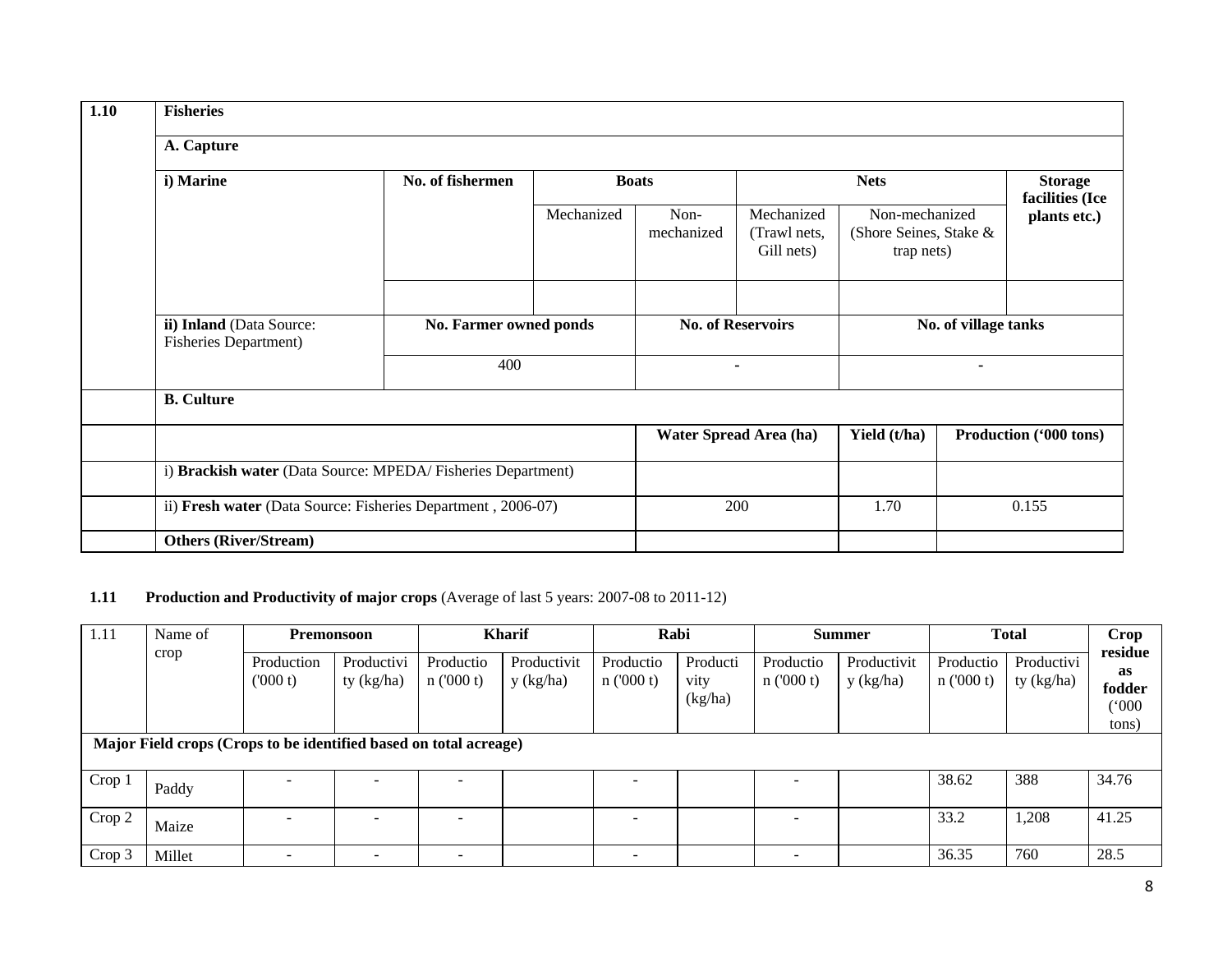| $\overline{\text{Crop}}$ 4                                                | Pulses    |                          | $\overline{\phantom{a}}$ | $\overline{\phantom{0}}$ |  | $\qquad \qquad \blacksquare$ |  | ۰                        |                   | 10.22 | 1,002 | 5.02                     |
|---------------------------------------------------------------------------|-----------|--------------------------|--------------------------|--------------------------|--|------------------------------|--|--------------------------|-------------------|-------|-------|--------------------------|
| $\overline{C}$ rop 5                                                      | Oilseed   |                          | $\overline{\phantom{0}}$ | $\overline{\phantom{0}}$ |  | -                            |  | $\overline{\phantom{a}}$ |                   | 2.46  | 892   | NA                       |
| Others                                                                    |           |                          |                          |                          |  |                              |  |                          |                   |       |       |                          |
| Major Horticultural crops (Crops to be identified based on total acreage) |           |                          |                          |                          |  |                              |  |                          |                   |       |       |                          |
| Crop 1                                                                    | Vegetable | $\overline{\phantom{a}}$ |                          | ۰                        |  | $\overline{\phantom{0}}$     |  | ۰                        |                   | 90.3  | 3507  | 25.68                    |
| Crop 2                                                                    | Colocasia |                          |                          | $\overline{\phantom{0}}$ |  |                              |  |                          | $\qquad \qquad -$ | 31.57 | 3759  | 25.3                     |
| Crop 3                                                                    | Tapioca   |                          |                          | $\overline{\phantom{0}}$ |  |                              |  |                          | ۰                 | 37.3  | 5145  | $\overline{\phantom{a}}$ |
| Crop 4                                                                    | Orange    | $\overline{\phantom{0}}$ | $\overline{\phantom{a}}$ | ۰                        |  | $\qquad \qquad \blacksquare$ |  | ۰                        |                   | 2.0   | 1,212 | $\overline{\phantom{a}}$ |
| Crop 5                                                                    | Pea       |                          | $\overline{\phantom{a}}$ | ۰                        |  | $\qquad \qquad \blacksquare$ |  | ۰                        |                   | 1.38  | 952   | $\overline{\phantom{a}}$ |
| Others                                                                    |           |                          |                          |                          |  |                              |  |                          |                   |       |       |                          |

| 1.12 | Sowing window for 5 major<br>field crops<br>(start and end of normal<br>sowing period) | Crop 1: Rice                    | 2: Maize  | 3: Mustard               | 4: Millet                | 5: Pulses<br>(Soybean/Arahar,<br>Black gram |
|------|----------------------------------------------------------------------------------------|---------------------------------|-----------|--------------------------|--------------------------|---------------------------------------------|
|      | Pre-monsoon-Rainfed                                                                    | $2nd$ week of April- $2nd$ week |           |                          | $1st$ & $2nd$ week of    | March                                       |
|      |                                                                                        | of May                          |           |                          | March                    |                                             |
|      | Pre-monsoon-Irrigated                                                                  |                                 | <b>NA</b> |                          |                          |                                             |
|      | Kharif-Rainfed                                                                         | July                            |           |                          | $2nd$ week of June to    | June                                        |
|      |                                                                                        |                                 |           |                          | $2nd$ week of July       |                                             |
|      | Kharif-Irrigated                                                                       |                                 | <b>NA</b> | $\sim$                   | $\overline{\phantom{0}}$ |                                             |
|      | Rabi-Rainfed                                                                           |                                 | Sept-Oct  | Oct-Nov                  |                          |                                             |
|      | Rabi-Irrigated                                                                         |                                 | <b>NA</b> | $\overline{\phantom{0}}$ | $\overline{\phantom{a}}$ | -                                           |
|      | Summer-rainfed                                                                         |                                 | Feb-March |                          |                          | -                                           |
|      | Summer-irrigated                                                                       | -                               | <b>NA</b> | $\overline{\phantom{a}}$ | $\overline{\phantom{0}}$ | -                                           |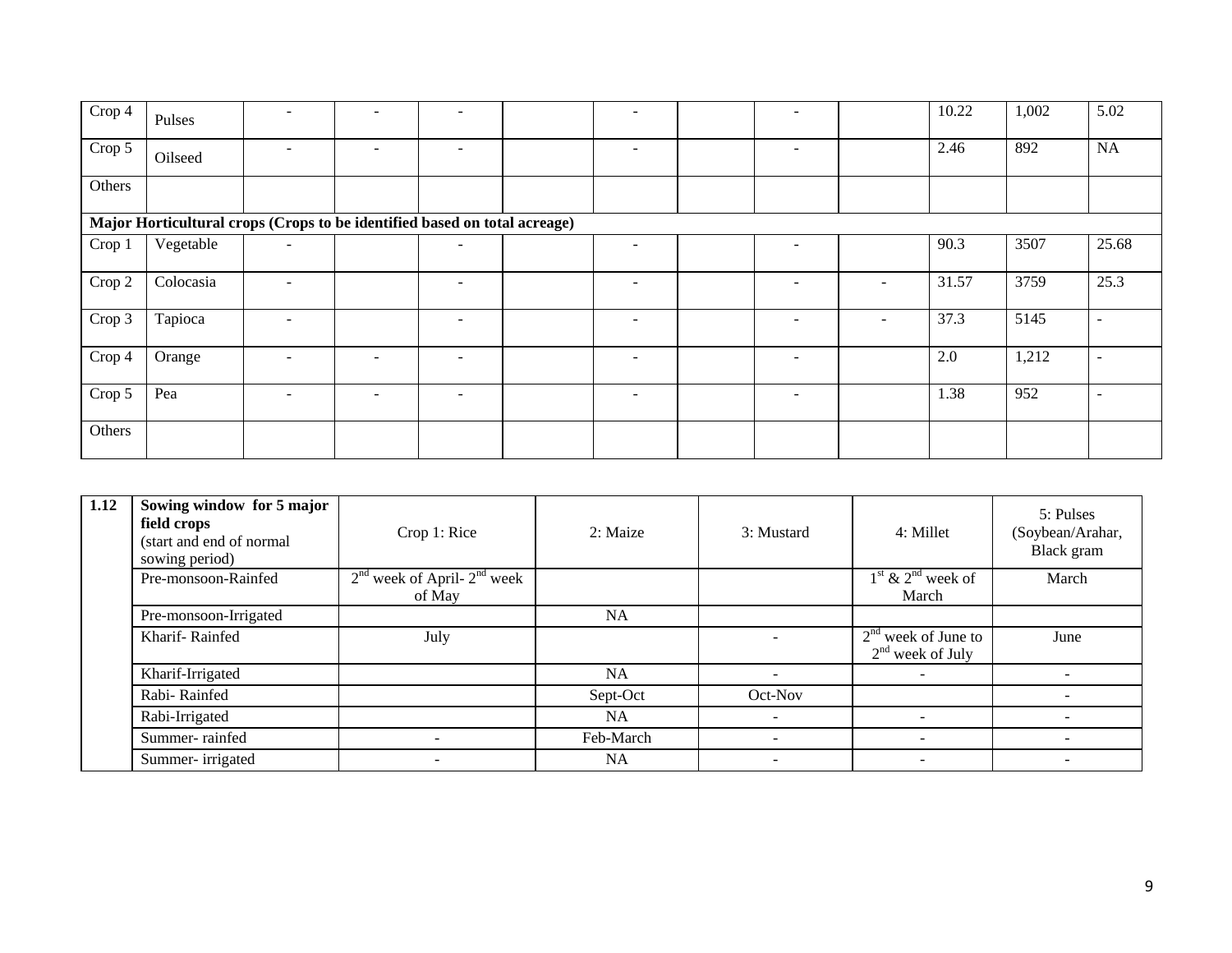| 1.13 | What is the major contingency the district is prone to? (Tick mark) | Regular*   | Occasional | <b>None</b> |
|------|---------------------------------------------------------------------|------------|------------|-------------|
|      | Drought                                                             |            | V          |             |
|      | Flood                                                               |            |            |             |
|      | Cyclone                                                             |            |            |             |
|      | Hail storm                                                          |            | $\sqrt{ }$ |             |
|      | Heat wave                                                           |            |            |             |
|      | Cold wave                                                           |            |            | $\sqrt{ }$  |
|      | Frost                                                               |            |            |             |
|      | Sea water intrusion                                                 |            |            |             |
|      | Snowfall                                                            |            |            | $\sqrt{ }$  |
|      | Landslides                                                          | $\sqrt{}$  |            |             |
|      | Pests and disease outbreak (specify)**                              | $\sqrt{ }$ |            |             |
|      | Others (like fog, cloud bursting etc.)                              |            |            | N           |

\*When contingency occurs in six out of 10 years

\*\* Pest and disease out break: **Agriculture**: Gub=ndhi bug in upland summer rice, stem borer in Sali rice and maize, trunk borere and stem borer in citrus

**Veterinary:** FMD, Swine fever, ranikhet diseases

| 1.14 | <b>Include Digital maps of</b><br>the district | Location map of district within State as Annexure I | Enclosed: Yes |
|------|------------------------------------------------|-----------------------------------------------------|---------------|
|      |                                                | Mean annual rain fall as Annexure II                | Enclosed: Yes |
|      |                                                | Soil map as Annexure III                            | Enclosed: No  |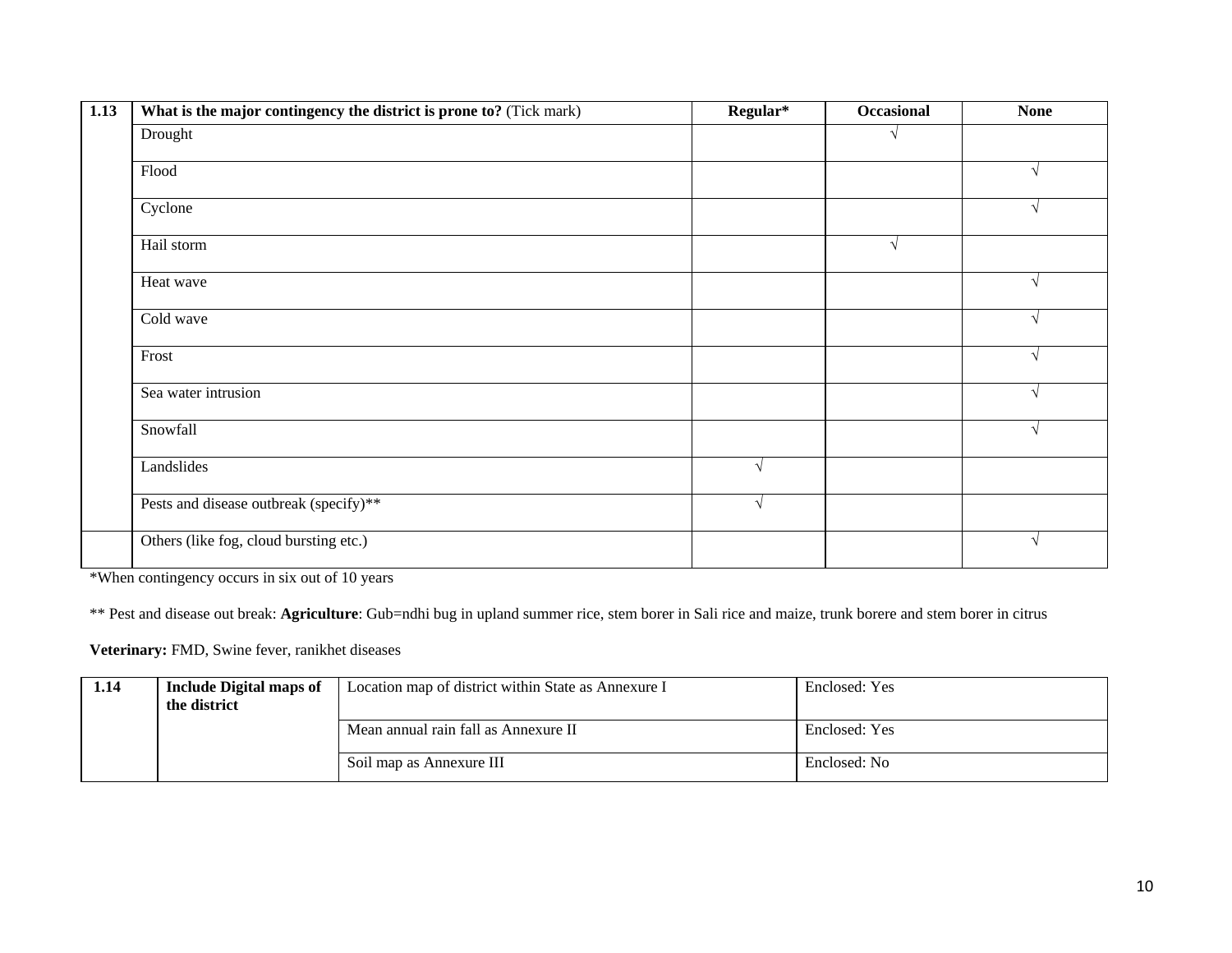

 **Location Map of Tirap District**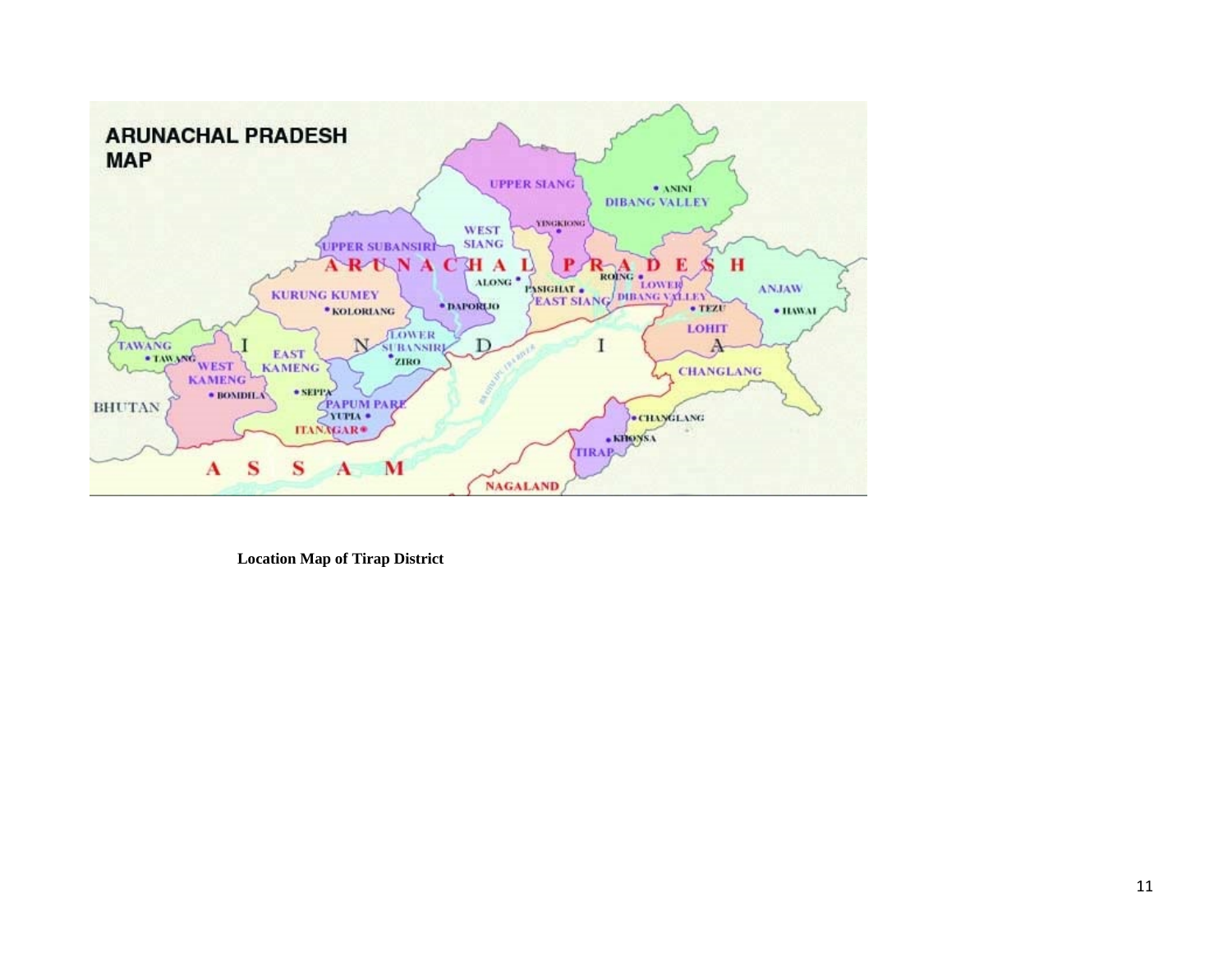

Monthly average Rainfall and nos. of rainy days map of Tirap-District (Av. Of 10 years)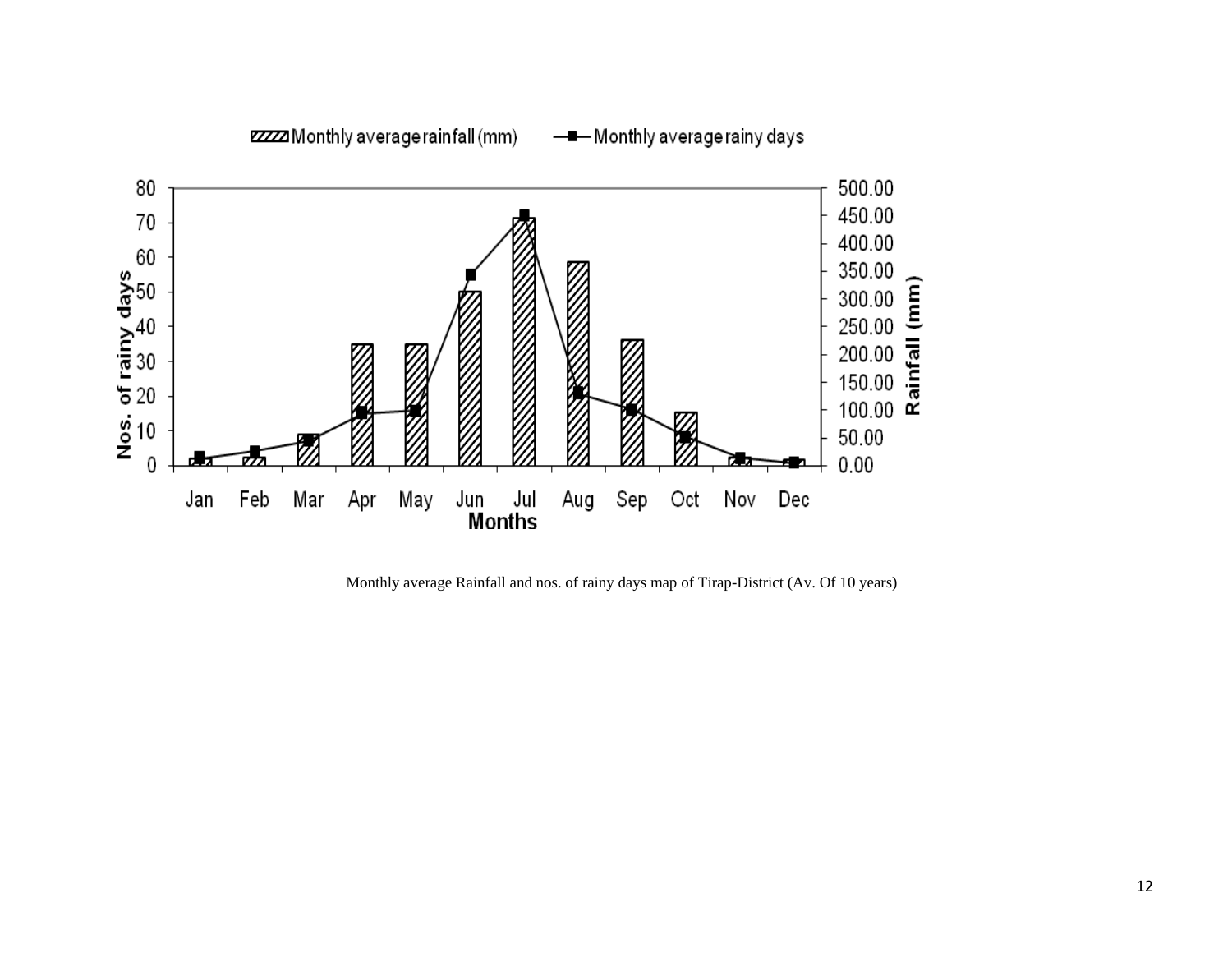## **2.0 Strategies for weather related contingencies**

**2.1 Drought**

**2.1.1 Rainfed situation**

| <b>Condition</b>                       |                                                    |               | <b>Suggested Contingency Measures</b>                                                                                                                              |                                                                                                                                                                                                                                                              |                                                                                            |
|----------------------------------------|----------------------------------------------------|---------------|--------------------------------------------------------------------------------------------------------------------------------------------------------------------|--------------------------------------------------------------------------------------------------------------------------------------------------------------------------------------------------------------------------------------------------------------|--------------------------------------------------------------------------------------------|
| <b>Early season</b>                    | <b>Major Farming</b>                               | <b>Normal</b> | Change in crop/cropping system                                                                                                                                     | <b>Agronomic measures</b>                                                                                                                                                                                                                                    | <b>Remarks</b> on                                                                          |
| drought                                | situation                                          | Crop/cropping |                                                                                                                                                                    |                                                                                                                                                                                                                                                              | Implementation                                                                             |
| (delayed onset)                        |                                                    | system        |                                                                                                                                                                    |                                                                                                                                                                                                                                                              |                                                                                            |
| Delay by 2<br>weeks<br>(June 3rd week) | Medium rainfall<br>Sandy loam soil,<br>medium land | Rice          | Grow medium duration rice varieties<br>like Satya, Basundhara etc<br>Prefer drought tolerant varieties of<br>Paddy crop i.e. Luit, Kapilee,<br>Vandana, Anjali etc | In-situ rain water conservation,<br>$\bullet$<br>summer ploughing,<br>interculture, tillage practices,<br>weed<br>Timely preparation of nursery<br>$\bullet$<br>bed and transplanting<br>Maintain plant population per<br>$\bullet$<br>unit area of the crop | Supply of seeds<br>through Dept.of Agri,<br><b>ATMA</b>                                    |
|                                        | Medium rainfall,<br>Low land                       | Rice          | Grow medium duration rice varieties<br>like Satya, Basundhara etc<br>Prefer drought tolerant varieties of<br>Paddy crop i.e. Luit, Kapilee,<br>Vandana, Anjali etc | Maintain more plant<br>$\bullet$<br>population for direct seeded<br>rice.<br>In-situ rain water conservation.<br>$\bullet$<br>harvesting of runoff for<br>recycling and ground water<br>recharge by elevating the<br>bunds                                   | Breeder seed from<br>AAU Jorhat,<br>Supply of seeds<br>through Dept. of<br>Agril, ATMA etc |

| <b>Condition</b>                    |                                                    | <b>Suggested Contingency Measures</b> |                                                                                                                                                                          |                                                                                                                                                                                                                                                                                                                      |                                                         |  |  |  |  |  |  |
|-------------------------------------|----------------------------------------------------|---------------------------------------|--------------------------------------------------------------------------------------------------------------------------------------------------------------------------|----------------------------------------------------------------------------------------------------------------------------------------------------------------------------------------------------------------------------------------------------------------------------------------------------------------------|---------------------------------------------------------|--|--|--|--|--|--|
| <b>Early season drought</b>         | <b>Major Farming</b>                               | Crop/cropping system                  | Change in crop/cropping                                                                                                                                                  | <b>Agronomic measures</b>                                                                                                                                                                                                                                                                                            | <b>Remarks</b> on                                       |  |  |  |  |  |  |
| (delayed onset)                     | situation                                          |                                       | system                                                                                                                                                                   |                                                                                                                                                                                                                                                                                                                      | Implementation                                          |  |  |  |  |  |  |
| Delay by 4 weeks<br>(July 1st week) | Medium rainfall<br>Sandy loam soil,<br>plain lands | Rice                                  | Grow medium duration rice<br>varieties like Satya,<br>Basundhara etc<br>Prefer drought tolerant<br>varieties of Paddy crop i.e.<br>Luit, Kapilee, Vandana,<br>Anjali etc | Apply life saving irrigation<br>$\bullet$<br>to maintain nursery<br>When the mortality of<br>$\bullet$<br>seedlings is less than 50%<br>gap filling should be done<br>.In-situ<br>rain<br>water<br>٠<br>conservation, practices like<br>ploughing,<br>summer<br>tillage<br>interculture,<br>practices, weed control. | Supply of seeds<br>through Dept.pf Agri,<br><b>ATMA</b> |  |  |  |  |  |  |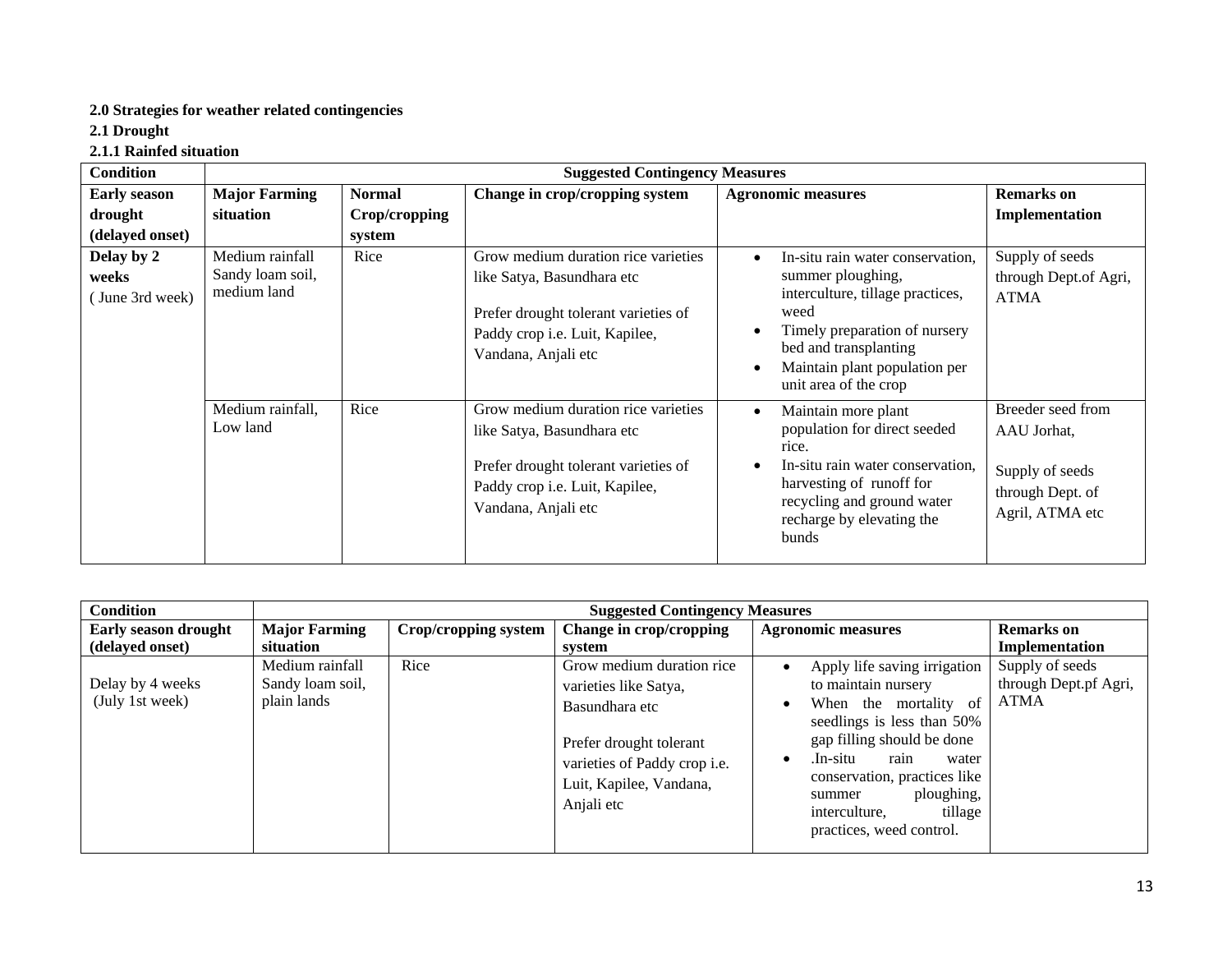|                              | Sesamum | Use of varieties like Gouri,<br>Vinayak, AST-1683, AST-1                                                                            | Use of minimum tillage<br>$\bullet$                                                                                                                                                                                                                                                                                                                          |
|------------------------------|---------|-------------------------------------------------------------------------------------------------------------------------------------|--------------------------------------------------------------------------------------------------------------------------------------------------------------------------------------------------------------------------------------------------------------------------------------------------------------------------------------------------------------|
|                              | Soybean | Variety like JS-335, Bragg,<br>moti                                                                                                 | Intercropping with maize<br>$\bullet$<br>(Last stage of maize)<br>Maintain 1:2 row ratio<br>$\bullet$                                                                                                                                                                                                                                                        |
| Medium rainfall,<br>low land | Rice    | Prefer<br>drought<br>tolerant<br>varieties of Paddy crop i.e.<br>Luit, Kapilee, Vandana,<br>Anjali etc<br>Sujata, Durga, PDM-11& 54 | Supply of seeds<br>Nursery can be raised for<br>through Dept.pf Agri,<br>transplanting after Use of<br><b>ATMA</b><br>bulky organic manures<br>with full P,K and 50% N<br>recommended dose<br>of<br>for basal application.<br>Maintain more<br>plant<br>population<br>When the mortality of<br>seedlings is less than<br>50%, gap filling should<br>be done. |

| <b>Condition</b>                                                                                                              |                                                 |                                                |                                                                                                                                                                                                                  |                                                                                                                                                                                                     |                                                                                                                           |
|-------------------------------------------------------------------------------------------------------------------------------|-------------------------------------------------|------------------------------------------------|------------------------------------------------------------------------------------------------------------------------------------------------------------------------------------------------------------------|-----------------------------------------------------------------------------------------------------------------------------------------------------------------------------------------------------|---------------------------------------------------------------------------------------------------------------------------|
| <b>Early season</b><br>drought (normal<br>onset)                                                                              | <b>Major Farming</b><br>situation               | <b>Normal</b><br>Crop/cropping<br>system       | Crop management                                                                                                                                                                                                  | Soil nutrient & moisture<br>conservation measure                                                                                                                                                    | Remarks on<br>Implementation                                                                                              |
| <b>Normal onset</b><br>followed by 15-20<br>days dry spell after<br>sowing leading to<br>poor germination/<br>crop stand etc. | Medium rainfall Sandy<br>loam soil, plain lands | Rice<br>Maize<br>Mustard<br>Vegetable<br>Pulse | • If germination is less or<br>mortality is high go for re-<br>sowing crop<br>• Adjust the plant<br>population by gap filling<br>• More plant population than<br>normal.<br>• Foliar application of<br>chemicals | Organic matter, FYM<br>application.<br>Proper nutrient management<br>$\bullet$<br>Complete hoeing weeding and<br>٠<br>earthling up at 20 DAS for<br>moisture conservation.<br>Mulching<br>$\bullet$ | Supply of seed<br>drills and<br>intercultural<br>implements<br>through RKVY.<br>Supply seeds<br>from ATMA,<br><b>RKVY</b> |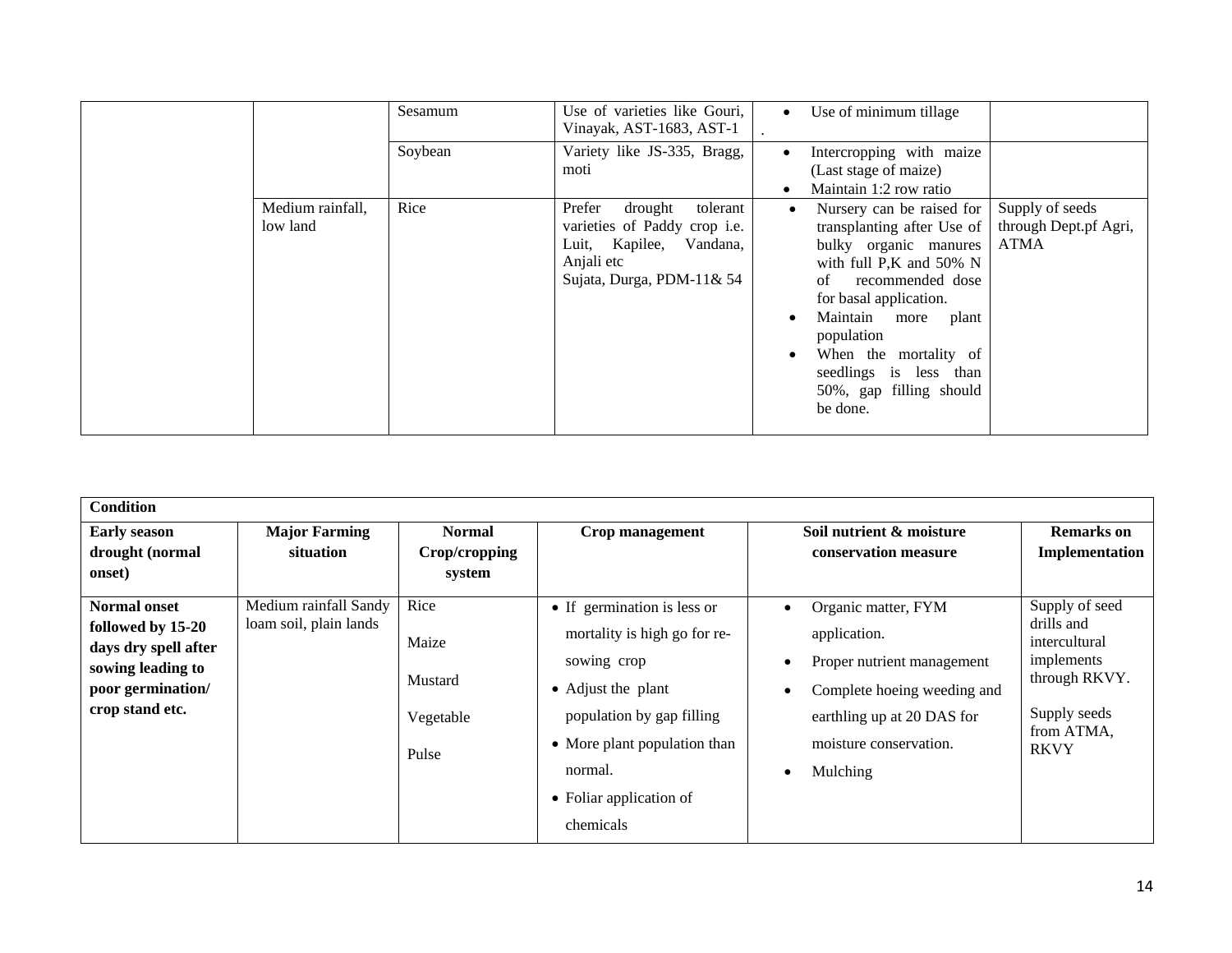| Medium rainfall low<br>land | Rice | $\bullet$ Gap filling<br>• Foliar application of<br>chemicals | Strengthen the field and contour<br>bunds for in-situ moisture<br>conservation.<br>Proper nutrient management. | Supply of<br>intercultural<br>implements<br>through RKVY. |
|-----------------------------|------|---------------------------------------------------------------|----------------------------------------------------------------------------------------------------------------|-----------------------------------------------------------|
|                             |      | • Adoption of proper<br>package and practices                 | Organic matter, FYM<br>application<br>Maintain the bund to minimize<br>the run off loss of rater.              | Supply seeds<br>from Dept. of<br>Agriculture              |

| <b>Condition</b>                                                                                 |                                                       |                                                | <b>Suggested Contingency Measures</b>                                                                                                                             |                                                                                                                                                                                                                                                                                                                                                                            |                                                                                                              |
|--------------------------------------------------------------------------------------------------|-------------------------------------------------------|------------------------------------------------|-------------------------------------------------------------------------------------------------------------------------------------------------------------------|----------------------------------------------------------------------------------------------------------------------------------------------------------------------------------------------------------------------------------------------------------------------------------------------------------------------------------------------------------------------------|--------------------------------------------------------------------------------------------------------------|
| Mid season drought<br>(long dry spell,<br>consecutive 2 weeks<br>rainless $(>2.5$ mm)<br>period) | <b>Major</b><br><b>Farming</b><br>situation           | <b>Normal</b><br>Crop/cropping<br>system       | Crop management                                                                                                                                                   | Soil nutrient & moisture conservation<br>measure                                                                                                                                                                                                                                                                                                                           | <b>Remarks</b> on<br>Implementati<br>on                                                                      |
| At vegetative stage                                                                              | Medium<br>rainfall Sandy<br>loam soil, plain<br>lands | Rice<br>Maize<br>Mustard<br>Vegetable<br>Pulse | • Proper weed management<br>• Maintain proper spacing<br>• Foliar application of nutrients<br>2% Urea or 2% DAP                                                   | Remove weeds<br>$\bullet$<br>Strengthen the field bunds & close the<br>holes<br>Provide life saving irrigation.<br>$\bullet$<br>Application of mulching<br>$\bullet$<br>Organic mulching with previous crop<br>residues.<br>Follow ridge and furrow method of<br>$\bullet$<br>planting<br>Making jalkund<br>$\bullet$<br>Minimize runoff and percolation loss of<br>water. | Supply of<br>seed drills and<br>intercultural<br>implements<br>Supply seeds<br>from ATMA,<br>Dept. of Agril. |
|                                                                                                  | Medium<br>rainfall low<br>land                        | Rice                                           | • Foliar application of nutrients<br>2% Urea or 2% DAP<br>$\bullet$ Gap filling<br>Foliar application of nutrients<br>2% Urea or 2% DAP or 1%<br>KNO <sub>3</sub> | . Remove weeds<br>$\bullet$<br>Strengthen the field bunds & close the<br>holes<br>Provide life saving irrigation.<br>$\bullet$                                                                                                                                                                                                                                             | Supply of<br>seed drills and<br>intercultural<br>implements<br>Supply seeds<br>from ATMA,<br>Dept. of Agril. |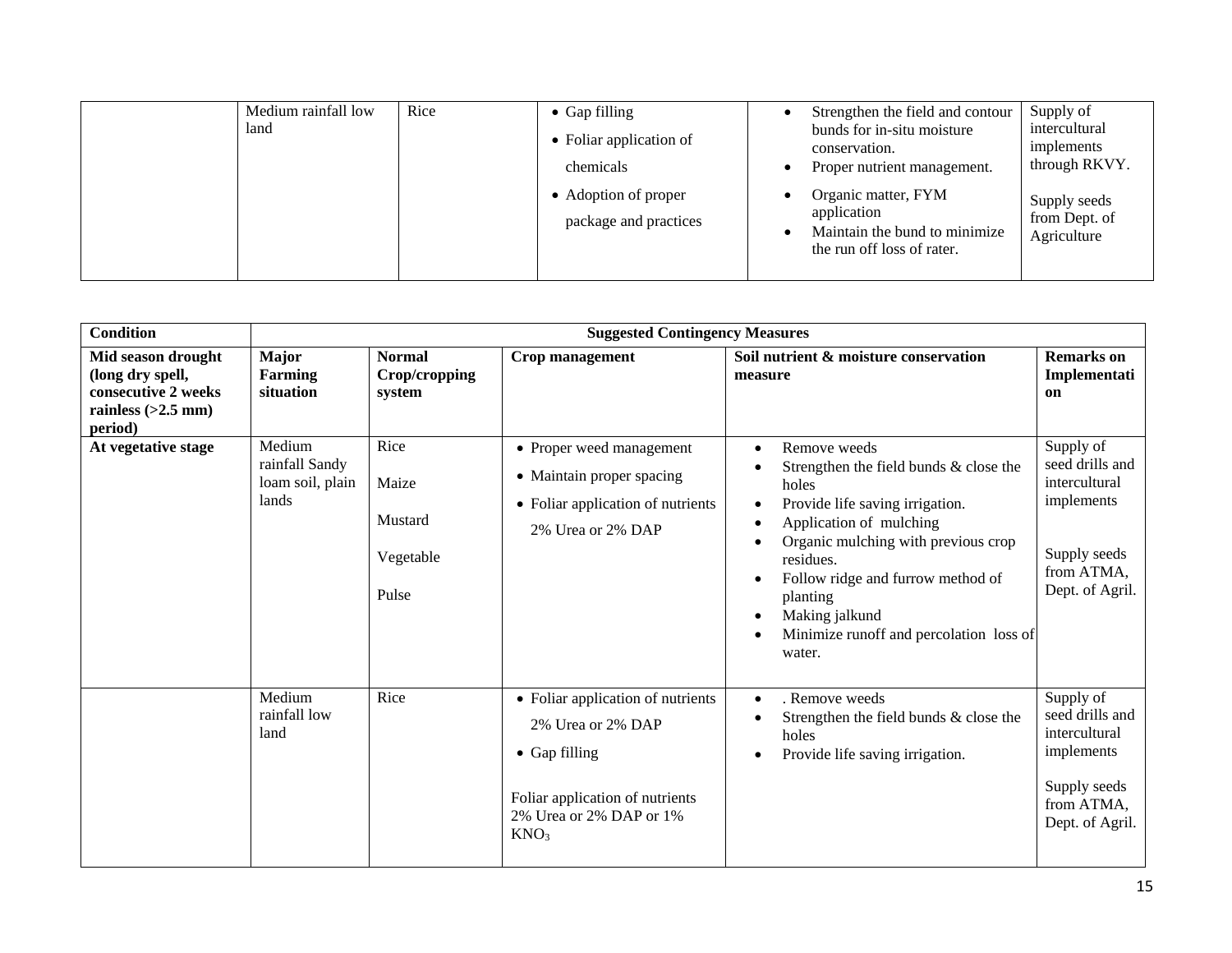| condition                                                                                               |                                                          |                                                |                                                                                                                                                                                                                                                                                                                                                                      | <b>Suggested Contingency Measures</b>                                                                                                                                                                                                                                                                      |                                     |                                                                                                              |
|---------------------------------------------------------------------------------------------------------|----------------------------------------------------------|------------------------------------------------|----------------------------------------------------------------------------------------------------------------------------------------------------------------------------------------------------------------------------------------------------------------------------------------------------------------------------------------------------------------------|------------------------------------------------------------------------------------------------------------------------------------------------------------------------------------------------------------------------------------------------------------------------------------------------------------|-------------------------------------|--------------------------------------------------------------------------------------------------------------|
| <b>Mid season</b><br>drought (long dry<br>spell, consecutive<br>2 weeks rainless<br>$(>2.5$ mm) period) | Major<br><b>Farming</b><br>situation                     | Crop/cro<br>pping<br>system                    | Crop management                                                                                                                                                                                                                                                                                                                                                      | Soil nutrient & moisture conservation measure                                                                                                                                                                                                                                                              |                                     | <b>Remarks</b> on<br>Implementation                                                                          |
| At reproductive<br>stage                                                                                | Medium<br>rainfall<br>Sandy loam<br>soil, plain<br>lands | Rice<br>Maize<br>Mustard<br>Vegetable<br>Pulse | Rice variety: CAU R-1, Ranjit<br>$\bullet$<br>Mustard: TS-38, TS-46<br>$\bullet$<br>Foliar application of 2% urea<br>$\bullet$<br>at pre-flowering and flowering<br>stage to pulses and oilseeds<br>Remove and destroy pest and<br>$\bullet$<br>disease affected plants<br>Spray $2\%$ KCl + 0.1 ppm<br>$\bullet$<br>boron to non paddy crops to<br>overcome drought | Provide irrigation at flowering and grain<br>$\bullet$<br>filling stage.<br>Harvesting and recycling of rain water<br>$\bullet$<br>Provide life saving irrigation.<br>$\bullet$<br>Incase of complete failure of Kharif crop,<br>$\bullet$<br>go for pre-rabi crops/ pulses/vegetable crop<br>cultivation. |                                     | Supply of seed<br>drills and<br>intercultural<br>implements<br>Supply seeds<br>from ATMA,<br>Dept. of Agril. |
|                                                                                                         | Medium<br>rainfall low<br>land                           | Rice                                           | Foliar application of 2% urea<br>$\bullet$<br>at pre-flowering                                                                                                                                                                                                                                                                                                       | Provide irrigation at flowering and grain<br>$\bullet$<br>filling stage.<br>Harvesting and recycling of rain water<br>$\bullet$<br>Provide life saving irrigation.<br>$\bullet$<br>Incase of complete failure of Kharif crop,<br>$\bullet$<br>go for early rabi crop cultivation.                          |                                     | Supply of seed<br>drills and<br>intercultural<br>implements<br>Supply seeds<br>from ATMA,<br>Dept. of Agril. |
| <b>Condition</b>                                                                                        |                                                          |                                                |                                                                                                                                                                                                                                                                                                                                                                      | <b>Suggested Contingency Measures</b>                                                                                                                                                                                                                                                                      |                                     |                                                                                                              |
| <b>Terminal drought</b>                                                                                 | Major<br><b>Farming</b><br>situation                     | <b>Normal</b><br>Crop/cropping<br>system       | Crop management                                                                                                                                                                                                                                                                                                                                                      | <b>Rabi Crop planning</b>                                                                                                                                                                                                                                                                                  | <b>Remarks</b> on<br>Implementation |                                                                                                              |
|                                                                                                         | Medium<br>rainfall Sandy<br>loam soil,<br>plain lands    | Rice<br>Maize<br>Mustard<br>Vegetable          | physiological<br>Harvesting<br>at<br>maturity stage of the crop not at<br>visual maturity.<br>Vegetable should be harvested at<br>early than full maturity                                                                                                                                                                                                           | <b>Construction of Jalkund</b><br>$\bullet$<br>Utilization of residual moisture for<br>$\bullet$<br>early sowing of rabi crops through<br><b>RKVY</b><br>mulching, ridge planting<br>ATMA, RKVY                                                                                                            |                                     | <b>Construction of Farm</b><br>ponds through NREGS,<br>Supply seeds through                                  |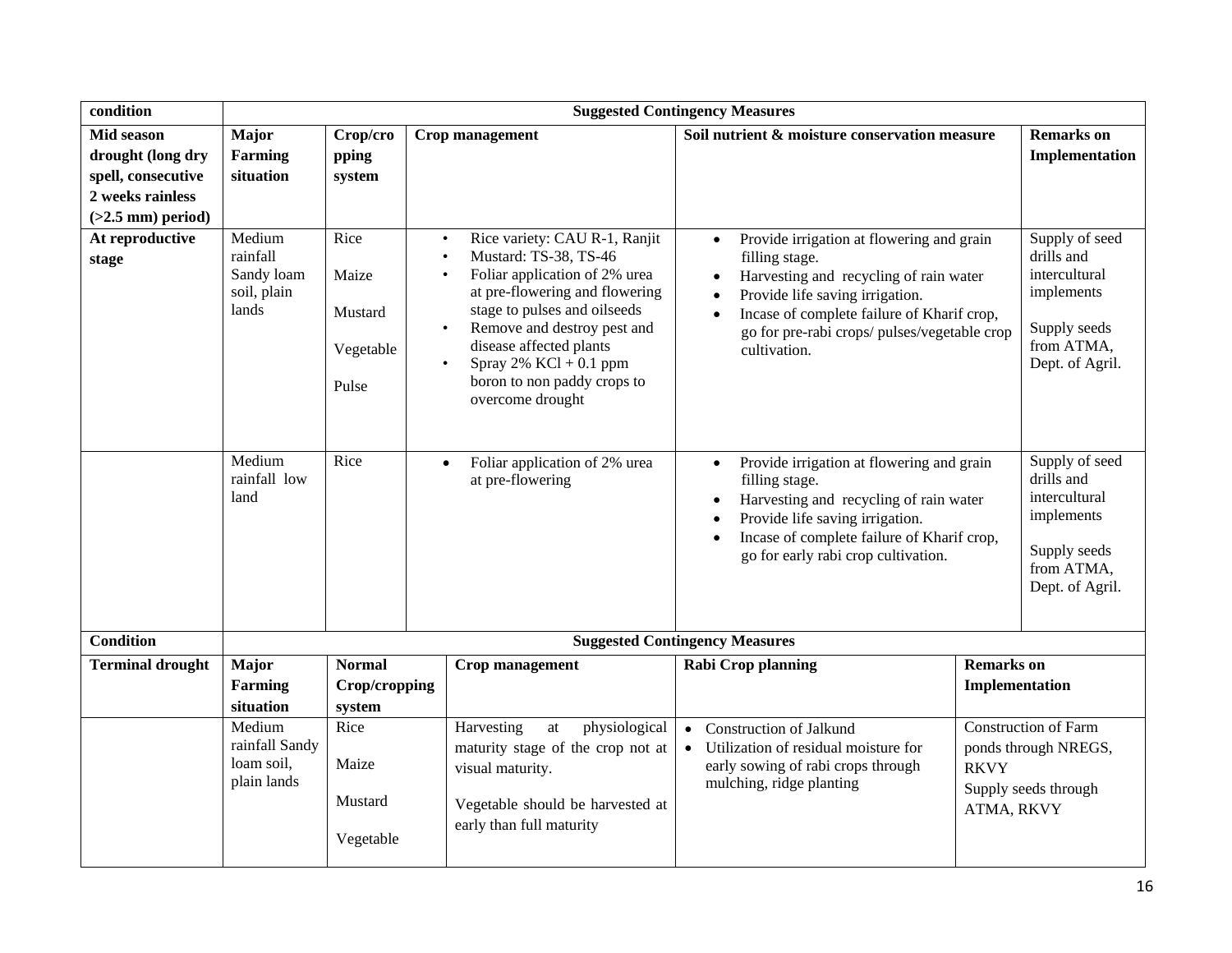|                                | Pulse |                                                                 |                                                                                                                      |                                                                                  |
|--------------------------------|-------|-----------------------------------------------------------------|----------------------------------------------------------------------------------------------------------------------|----------------------------------------------------------------------------------|
| Medium<br>rainfall low<br>land | Rice  | physiological<br>Harvesting<br>at<br>maturity stage of the crop | Construction of Jalkund<br>Utilization of residual moisture for   ponds through NREGS,<br>early sowing of rabi crops | <b>Construction of Farm</b><br><b>RKVY</b><br>Supply seeds through<br>ATMA, RKVY |

## **2.1.2 Drought- Irrigated situation**

| <b>Condition</b>       | <b>Suggested Contingency Measures</b> |                             |                                 |                           |                          |
|------------------------|---------------------------------------|-----------------------------|---------------------------------|---------------------------|--------------------------|
| <b>Delayed/limited</b> | <b>Major Farming</b>                  | <b>Normal Crop/cropping</b> | Change in crop/cropping         | <b>Agronomic measures</b> | <b>Remarks</b> on        |
| release of water       | situation                             | system                      | system                          |                           | Implementation           |
| in streams due to      |                                       |                             |                                 |                           |                          |
| low rainfall           |                                       |                             |                                 |                           |                          |
|                        | Sandy loam soils,                     | Rice-Fallow                 | $Rice - potato$                 | Mulching in rabi season   | Seeds through ATMA,      |
|                        | stream / lift irrigation              | Rice – Mustard/rabi         |                                 | Limited $&$ life saving   | RKVY, Dept. of Agril.    |
|                        | system                                | vetable                     | Rice – Rapeseed                 | irrigation, alternate     |                          |
|                        |                                       |                             | Rice - rabi pulses/ vegetables/ | furrow irrigation, drip   | Supply of seed drill and |
|                        |                                       |                             | potato                          | irrigation, Irrigation in | intercultural implements |
|                        |                                       |                             |                                 | root zone,                |                          |
|                        |                                       |                             |                                 | Proper intercultural      |                          |
|                        |                                       |                             |                                 | operation                 |                          |

| <b>Condition</b>                                                                   | <b>Suggested Contingency Measures</b> |                                       |                                   |                           |                                     |  |
|------------------------------------------------------------------------------------|---------------------------------------|---------------------------------------|-----------------------------------|---------------------------|-------------------------------------|--|
| <b>Lack of inflows</b><br>into streams due<br>to insufficient/<br>delayed onset of | <b>Major Farming</b><br>situation     | <b>Normal Crop/cropping</b><br>system | Change in crop/cropping<br>system | <b>Agronomic measures</b> | <b>Remarks</b> on<br>Implementation |  |
| monsoon                                                                            |                                       |                                       | NA                                |                           |                                     |  |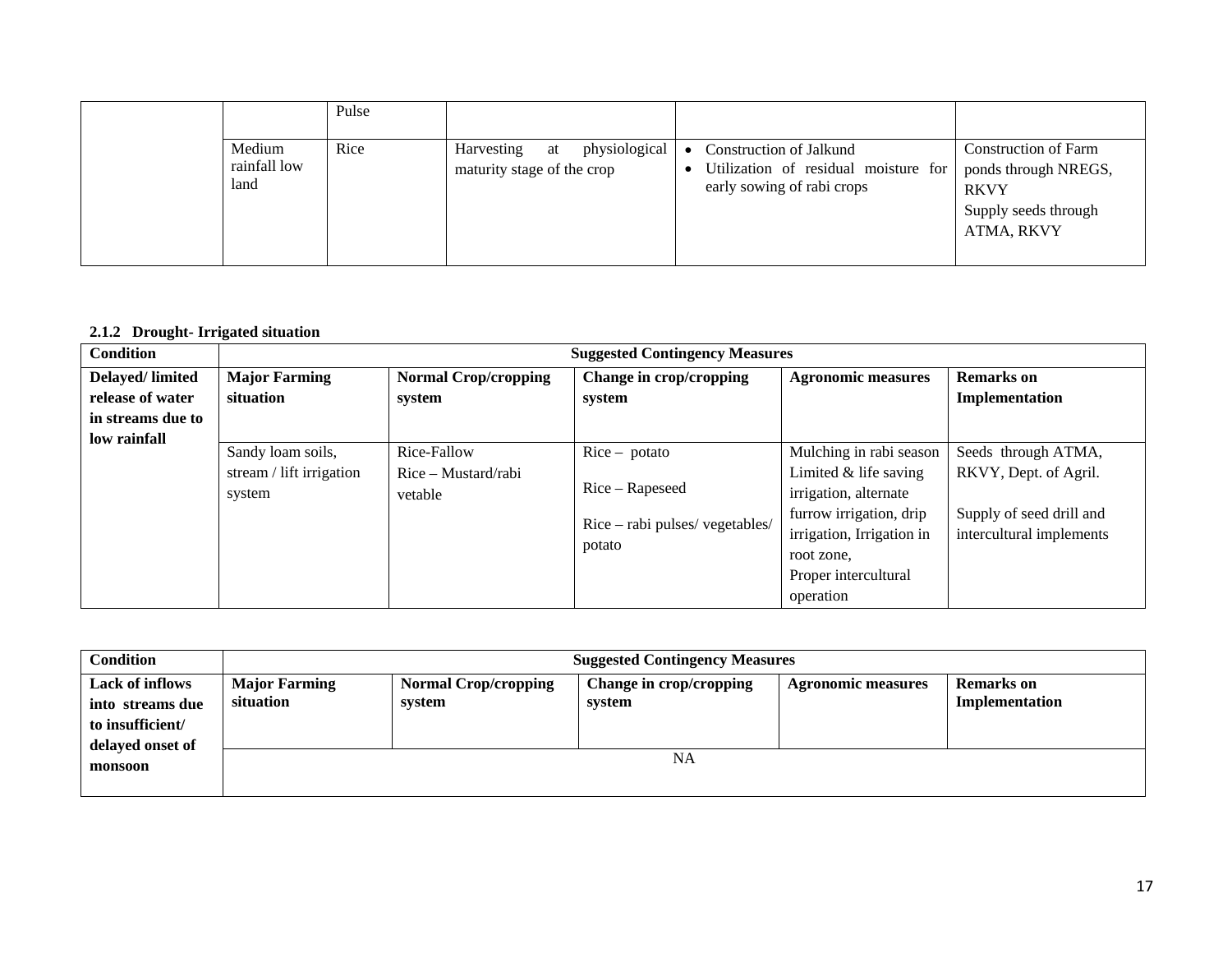#### **2.2 Unusual rains (untimely, unseasonal etc)** (for both rainfed and irrigated situations)

| <b>Condition</b>                                                     | <b>Suggested contingency measure</b>                                    |                                                                         |                                                                      |                                                                                                              |  |  |
|----------------------------------------------------------------------|-------------------------------------------------------------------------|-------------------------------------------------------------------------|----------------------------------------------------------------------|--------------------------------------------------------------------------------------------------------------|--|--|
| Continuous high rainfall in a short<br>span leading to water logging | Vegetative stage <sup>k</sup>                                           | Flowering stage <sup>1</sup>                                            | Crop maturity stage $m$                                              | Post harvest <sup>n</sup>                                                                                    |  |  |
| Crop1. Paddy                                                         | Not a substantial problem                                               | Provide drainage<br>If possible                                         | Drain out excess water, harvest at<br>physiological maturity         | Shifting to a safer place<br>Threshing and drying in sunny<br>weather and stored in well<br>ventilated room  |  |  |
| Crop2. Maize                                                         | Provide drainage and plant<br>protection measures<br>(Maize stem borer) | Provide drainage and<br>plant protection measures<br>(Maize stem borer) | Drain out excess water, harvest at<br>physiological maturity         | Shifting to a safer place<br>Shelling and drying in sunny<br>weather and stored in well<br>ventilated space  |  |  |
| Crop 3. Mustard                                                      | Provide drainage                                                        | Provide drainage                                                        | Drain out excess water, harvest at<br>physiological maturity         | Shifting to a safer place<br>Drying and threshing in sunny<br>weather and stored in well<br>ventilated space |  |  |
| Crop4. Pulse (Green gram/<br>Soybean/Arahar)                         | Provide drainage                                                        | Provide drainage                                                        | Drain out excess water, harvest at<br>physiological maturity         | Shifting to a safer place<br>Dry in shade in a well<br>ventilated space                                      |  |  |
| Crop5. Millet (Proso and foxtail<br>millet)                          | Provide drainage                                                        | Provide drainage<br>If possible                                         | Drain out excess water, harvest at<br>physiological maturity         | Threshing and drying in sunny<br>weather and stored in well<br>ventilated room                               |  |  |
| Horticulture                                                         |                                                                         |                                                                         |                                                                      |                                                                                                              |  |  |
| Crop1. Orange                                                        | Provide drainage<br>Earthing up of plant<br>base/root zone              | Provide drainage                                                        | Drain out of water<br>Harvesting at physiological<br>maturity stage. | Shift to safer place, grading,<br>marketing and storing in well<br>ventilated space                          |  |  |
| Crop2. Colocasia                                                     | Provide drainage<br>Earthing up of plant base                           | Provide drainage                                                        | Drain out.<br>Harvesting at physiological<br>maturity stage.         | Shift to safer place, grading,<br>marketing and storing in well<br>ventilated space                          |  |  |
| Crop3. Ginger                                                        | Provide drainage<br>Earthing up of                                      | Provide drainage, care<br>against rhizome rot                           | Drain out.<br>Harvesting at physiological<br>maturity stage          | Shift to safer place, grading,<br>marketing and storing in well<br>ventilated space                          |  |  |
| Crop4. Brinjal                                                       | Provide drainage<br>Earthing up of plant<br>base/root zone              | Provide drainage                                                        | Drain out<br>Harvesting at tender stage for<br>vegetable purpose     | Shift to safer place                                                                                         |  |  |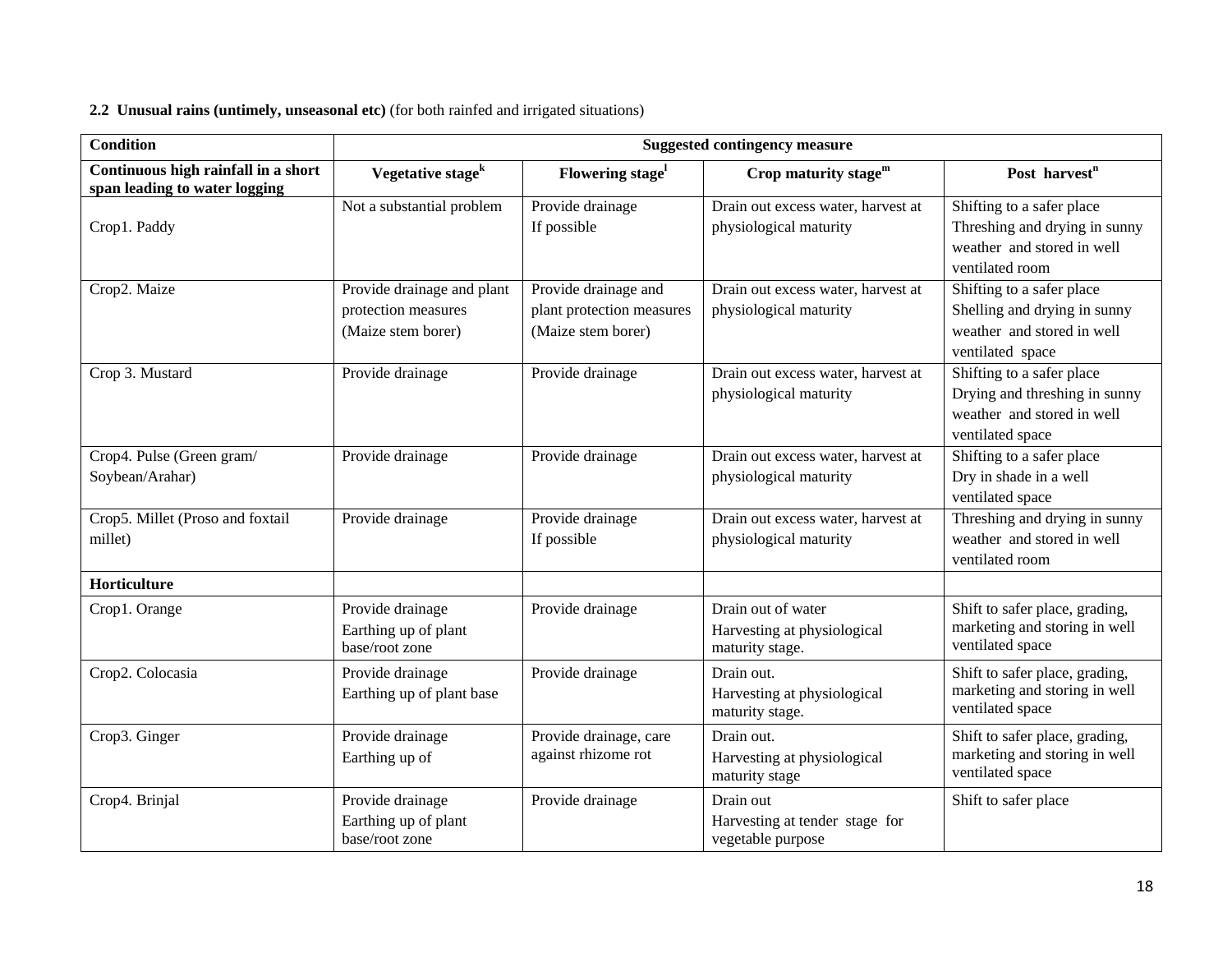| Crop5. Tapioca                                                       | Provide drainage<br>Earthing up of plant<br>base/root zone                                                                                         | Provide drainage                                                                                                                             | Drain out<br>Harvesting at tender stage for<br>vegetable purpose                                             | Safe storage against store grain<br>pest and disease                                                                     |
|----------------------------------------------------------------------|----------------------------------------------------------------------------------------------------------------------------------------------------|----------------------------------------------------------------------------------------------------------------------------------------------|--------------------------------------------------------------------------------------------------------------|--------------------------------------------------------------------------------------------------------------------------|
| Heavy rainfall with high speed<br>winds in a short span <sup>2</sup> |                                                                                                                                                    |                                                                                                                                              |                                                                                                              |                                                                                                                          |
| Horticulture                                                         |                                                                                                                                                    |                                                                                                                                              |                                                                                                              |                                                                                                                          |
| Crop1. Orange                                                        | Providing wind breaks and<br>drain out excess water                                                                                                | Providing wind breaks<br>and drain out excess<br>water.                                                                                      | Drain out excess water.<br>Harvesting at physiological<br>maturity stage.                                    | Shift to safer place, grading,<br>marketing and storing in<br>well ventilated space                                      |
| Crop2. Colocasia                                                     | Providing wind breaks and<br>drain out excess water                                                                                                | Providing wind breaks<br>and rain out excess water                                                                                           | Drain out excess water<br>Harvesting at physiological<br>maturity stage.                                     | Shift to safer place, grading,<br>marketing and storing in<br>well ventilated space                                      |
| Crop3. Ginger                                                        | Providing wind breaks and<br>drain out excess water                                                                                                | Providing wind breaks<br>and drain out excess<br>water                                                                                       | Drain out excess water<br>Harvesting at physiological maturity<br>stage and Harvest for vegetable<br>purpose | Shift to safer place, grading,<br>marketing and storing in<br>well ventilated space                                      |
| Crop4. Brinjal                                                       | Providing wind breaks and<br>drain out excess water                                                                                                | Providing wind breaks<br>and drain out excess<br>water                                                                                       | Drain out excess water<br>Harvesting at tender stage for<br>vegetable purpose                                | Shift to safer place, grading,<br>marketing and storing in<br>well ventilated space                                      |
| Crop5. Tapioca                                                       | Providing wind breaks and<br>drain out excess water                                                                                                | Providing wind breaks<br>and drain out excess<br>water                                                                                       | Drain out excess water<br>Harvesting at tender stage for<br>vegetable purpose                                | Shift to safer place, grading,<br>marketing and storing in<br>well ventilated space                                      |
| Outbreak of pests and diseases due<br>to unseasonal rains            |                                                                                                                                                    |                                                                                                                                              |                                                                                                              |                                                                                                                          |
| Crop1. Paddy                                                         | Spray tricyclazole against<br>blast, Chloropyriphos,<br>Regent against stem borer,<br>Monocrotophos against<br>Swarming caterpillar                | Spray tricyclazole against<br>blast, Chloropyriphos<br>against stem borer,<br>Monocrotophos against<br>Swarming caterpillar &<br>leaf folder | Malathion spray against Gundhi bug                                                                           | Sun drying / disinfection of<br>gunny bags with malathion<br>in godown or heat treatment<br>to manage stored grain pests |
| Crop3. Maize                                                         | Removal of infested<br>tips to manage<br>leaf webber, Spraying of<br>systemic insecticide like<br>Chloropyriphos @ 3 ml/lit<br>against stem borers | Spraying of<br>systemic insecticide like<br>Chloropyriphos @ 3<br>ml/lit against stem borers                                                 | Wrapping of cobs against bird damage                                                                         | Sun drying, Store in clean<br>godown, disinfection of<br>gunny bags / storage<br>structure with malathion                |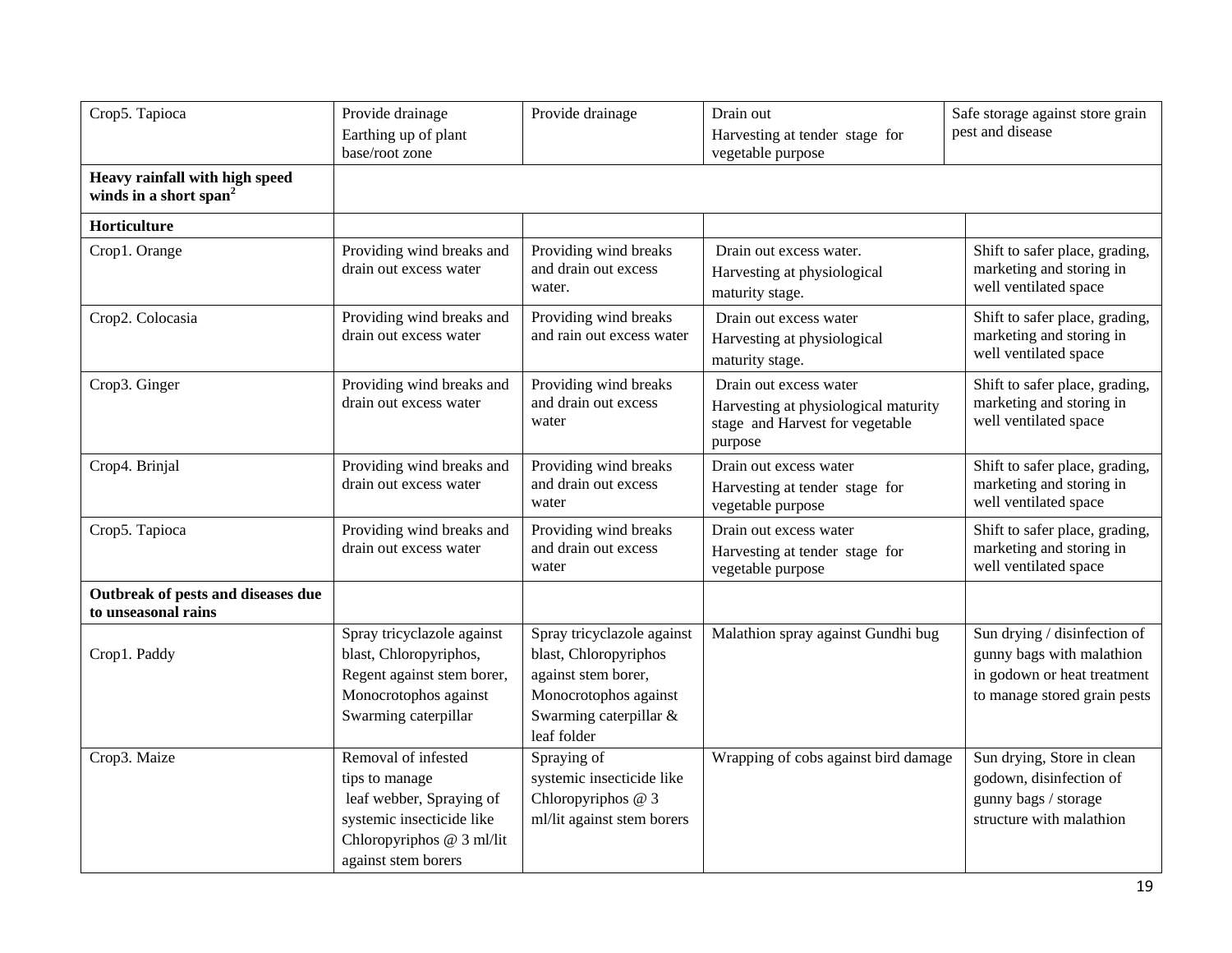| Crop3. Mustard                                    | Application of<br>monocrotophos against<br>mustard saw fly and Spray<br>Dimethoate against aphid                                        | Application of<br>monocrotophos against<br>mustard saw fly and<br>Spray Dimethoate against<br>aphid                 |                                                                                  | Store in clean godown,                          |
|---------------------------------------------------|-----------------------------------------------------------------------------------------------------------------------------------------|---------------------------------------------------------------------------------------------------------------------|----------------------------------------------------------------------------------|-------------------------------------------------|
| Horticulture                                      |                                                                                                                                         |                                                                                                                     |                                                                                  |                                                 |
| Crop1. Orange<br>Crop2. Colocasia                 | Spraying malathion against<br>beetle, hand collection of<br>egg mass<br>Soil drenching of COC                                           | Application of<br>Triazophos alternatively<br>against fruit borer/leaf<br>curl virus,                               | Spraying of Profenophos against fruit<br>borers<br>Metalaxyl against Anthracnose | Segregation of infested<br>fruits & destruction |
| Crop3. Ginger<br>Crop4. Brinjal<br>Crop5. Tapioca | Spraying malathion against<br>beetle, hand collection of<br>egg mass<br>Soil drenching of COC $\&$<br>streptocycline against<br>wilting | Application of Neem oil<br>& Triazophos<br>alternatively against<br>brinjal fruit & shoot<br>borer/leaf curl virus, | Spraying of Profenophos against fruit<br>borers<br>Metalaxyl against Anthracnose |                                                 |

# **2.3 Floods : Not happen till date in the district**

| <b>Condition</b>                                                   |                                                                                                                                                                                                          | Suggested contingency measure <sup>o</sup>                                                                                                                                                                                                   |                                                                                                                                     |                                                                                                                                                     |  |
|--------------------------------------------------------------------|----------------------------------------------------------------------------------------------------------------------------------------------------------------------------------------------------------|----------------------------------------------------------------------------------------------------------------------------------------------------------------------------------------------------------------------------------------------|-------------------------------------------------------------------------------------------------------------------------------------|-----------------------------------------------------------------------------------------------------------------------------------------------------|--|
| <b>Transient water logging/ partial</b><br>inundation <sup>1</sup> | Seedling / nursery stage                                                                                                                                                                                 | <b>Vegetative stage</b>                                                                                                                                                                                                                      | <b>Reproductive stage</b>                                                                                                           | At harvest                                                                                                                                          |  |
| Crop1. Paddy                                                       | Use Submergence tolerant<br>varieties like Jalashree,<br>Jalkanwari,<br>Drainage of the Nursery bed, If<br>not possible go for<br>$re$ -sowing.<br>Dapog method of nursery,<br>SRI method of cultivation | Drainage of excess water.<br>Apply 50% $N + 50%$ K2O as<br>top dressing during the tillering<br>stage.<br>In partially damaged field. gap<br>filling<br>be done<br>by<br>may<br>redistributing the tillers.<br>Wet seeding of sprouted seeds | Drainage of excess water.<br>If flood comes during<br>reproductive stage,<br>emphasis should be given<br>on forthcoming rabi crops. | Drainage of excess water. If<br>during<br>flood<br>comes<br>reproductive stage, , emphasis<br>should<br>be<br>given<br>on<br>forthcoming rabi crops |  |
|                                                                    |                                                                                                                                                                                                          |                                                                                                                                                                                                                                              | vegetables<br>Growing<br>-of<br>after receding flood water<br>and adoption of integrated<br>farming system to obtain                | Supply of seeds and other<br>agro-inputs of <i>rabi</i> crops at<br>subsidized rate, provision of<br>bank loan etc. Wet seeding of                  |  |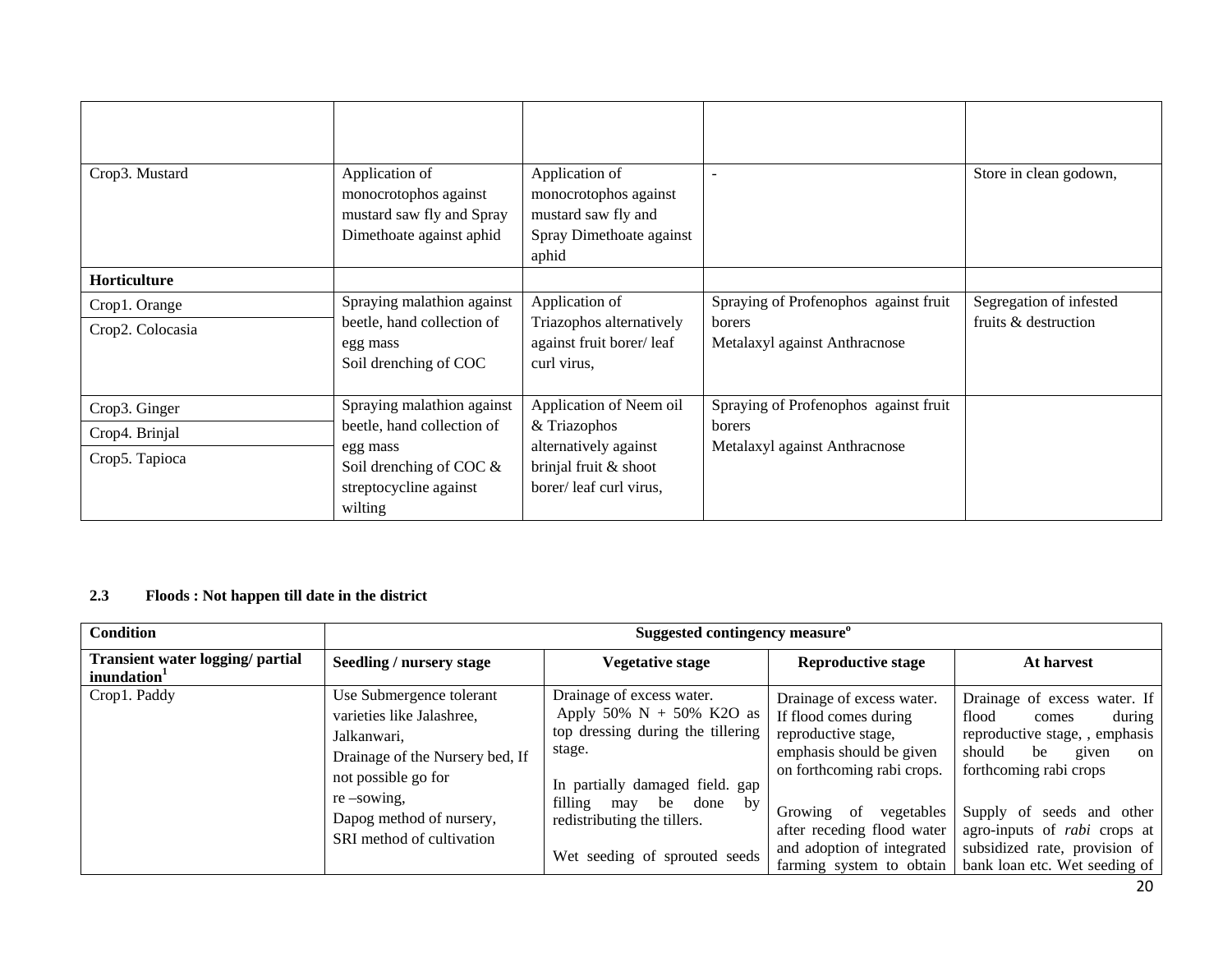|                                                       |                                                        | $(@75-80)$<br>kg/ha) of medium<br>like<br>varieties<br>duration<br>Luit<br>Kapilee<br>Management of pests & diseases | income<br>and<br>more<br>to<br>compensate the loss during<br>kharif. | short duration varieties<br>Utilization of residual soil<br>moisture and use of recharged<br>soil profile for growing pulses |
|-------------------------------------------------------|--------------------------------------------------------|----------------------------------------------------------------------------------------------------------------------|----------------------------------------------------------------------|------------------------------------------------------------------------------------------------------------------------------|
| Crop2. Pulses                                         | Provide drainage, if heavy<br>mortality resow the crop | Ensure drainage, Make ridge &<br>furrows                                                                             | Ensure drainage, Make<br>ridge & furrows                             | Harvest the matured crop                                                                                                     |
| <b>Horticulture /Plantation crops</b>                 |                                                        |                                                                                                                      |                                                                      |                                                                                                                              |
| Crop1. Orange                                         | Early planting                                         | 1. Drain out of stagnating water                                                                                     | Drain out of stagnating                                              | Shift to safer place.                                                                                                        |
| Crop2. Colocasia                                      | Early seedling                                         | and making field bunds.                                                                                              | water and making field<br><b>bunds</b>                               |                                                                                                                              |
| Crop3. Ginger                                         | Early seedling                                         | 2. Re-planting<br>3. Earthing up of plant base/root                                                                  |                                                                      |                                                                                                                              |
| Crop4. Brinjal                                        | Early seedling                                         | zone                                                                                                                 |                                                                      |                                                                                                                              |
| Crop5. Tapioca                                        | Early planting                                         |                                                                                                                      |                                                                      |                                                                                                                              |
| <b>Continuous submergence</b><br>for more than 2 days |                                                        |                                                                                                                      |                                                                      |                                                                                                                              |
| <b>Horticulture / Plantation crops</b>                |                                                        |                                                                                                                      |                                                                      |                                                                                                                              |
| Crop1. Orange                                         | 1. Drain out of stagnating water                       | 1. Drain out of stagnating                                                                                           | 2. Drain out of stagnating                                           | Shift to safer place.                                                                                                        |
| Crop2. Colocasia                                      | and making field bunds.                                | water.                                                                                                               | water.                                                               |                                                                                                                              |
| Crop3. Ginger                                         | 2. Re-planting or re-sowing in<br>new areas.           | 2. Re-planting or re-sowing<br>including seed availability.                                                          | 2. Re-planting or re-<br>sowing including seed                       |                                                                                                                              |
| Crop4. Brinjal                                        |                                                        | 3. Earthing up of plant base/root                                                                                    | availability.                                                        |                                                                                                                              |
| Crop5. Tapioca                                        |                                                        | zone                                                                                                                 |                                                                      |                                                                                                                              |
| Sea water intrusion <sup>3</sup>                      |                                                        | <b>NA</b>                                                                                                            |                                                                      |                                                                                                                              |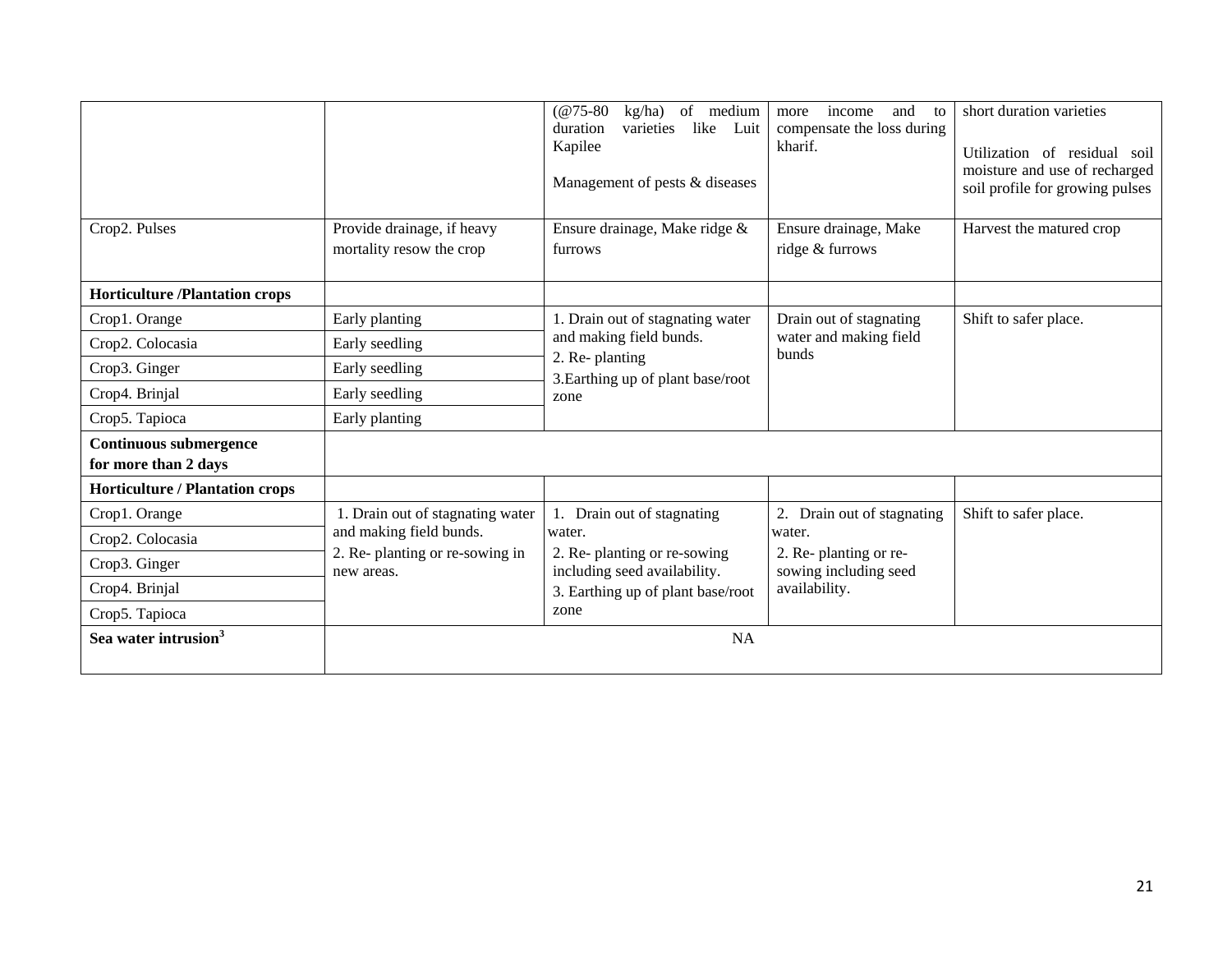## **2.4 Extreme events: Heat wave / Cold wave/Frost/ Hailstorm /Cyclone**

| <b>Extreme event type</b>                         | Suggested contingency measure <sup>r</sup>                                           |                                                           |                                                      |                                                         |  |  |  |
|---------------------------------------------------|--------------------------------------------------------------------------------------|-----------------------------------------------------------|------------------------------------------------------|---------------------------------------------------------|--|--|--|
|                                                   | <b>Seedling / nursery stage</b>                                                      | <b>Vegetative stage</b>                                   | <b>Reproductive stage</b>                            | At harvest                                              |  |  |  |
| Heat Wave <sup>p</sup>                            | <b>NA</b>                                                                            |                                                           |                                                      |                                                         |  |  |  |
| Cold wave <sup>q</sup>                            | <b>NA</b>                                                                            |                                                           |                                                      |                                                         |  |  |  |
| Frost                                             | <b>NA</b>                                                                            |                                                           |                                                      |                                                         |  |  |  |
| <b>Hailstorm</b><br>Crop1 (Paddy, Maize, Mustard) | Re-sowing the crop if heavy damage,<br>Gap filling to maintain optimum<br>population | Stacking where possible, provision for<br>wind break      | Stacking where possible,<br>provision for wind break | Harvest at<br>physiological<br>maturity of<br>the crops |  |  |  |
| Horticulture                                      |                                                                                      |                                                           |                                                      |                                                         |  |  |  |
| Crop1 Orange<br>Crop2. Pineapple                  | Providing thatch grass roof.<br>Re-planting                                          | Re-planting<br>Direct seeding including seed availability |                                                      | Shift to safer<br>place                                 |  |  |  |
| Cyclone<br>(all cultivated crops)                 | Re-sowing the crop if heavy damage,<br>Gap filling to maintain optimum population    | Stacking where possible,<br>provision for wind break.     | Stacking where possible,<br>provision for wind break | Harvest at<br>physiological<br>maturity of<br>the crops |  |  |  |
| Sand deposition or heavy siltation                | NA                                                                                   |                                                           |                                                      |                                                         |  |  |  |
| Specify crop/horticulture/plantation              | NA                                                                                   |                                                           |                                                      |                                                         |  |  |  |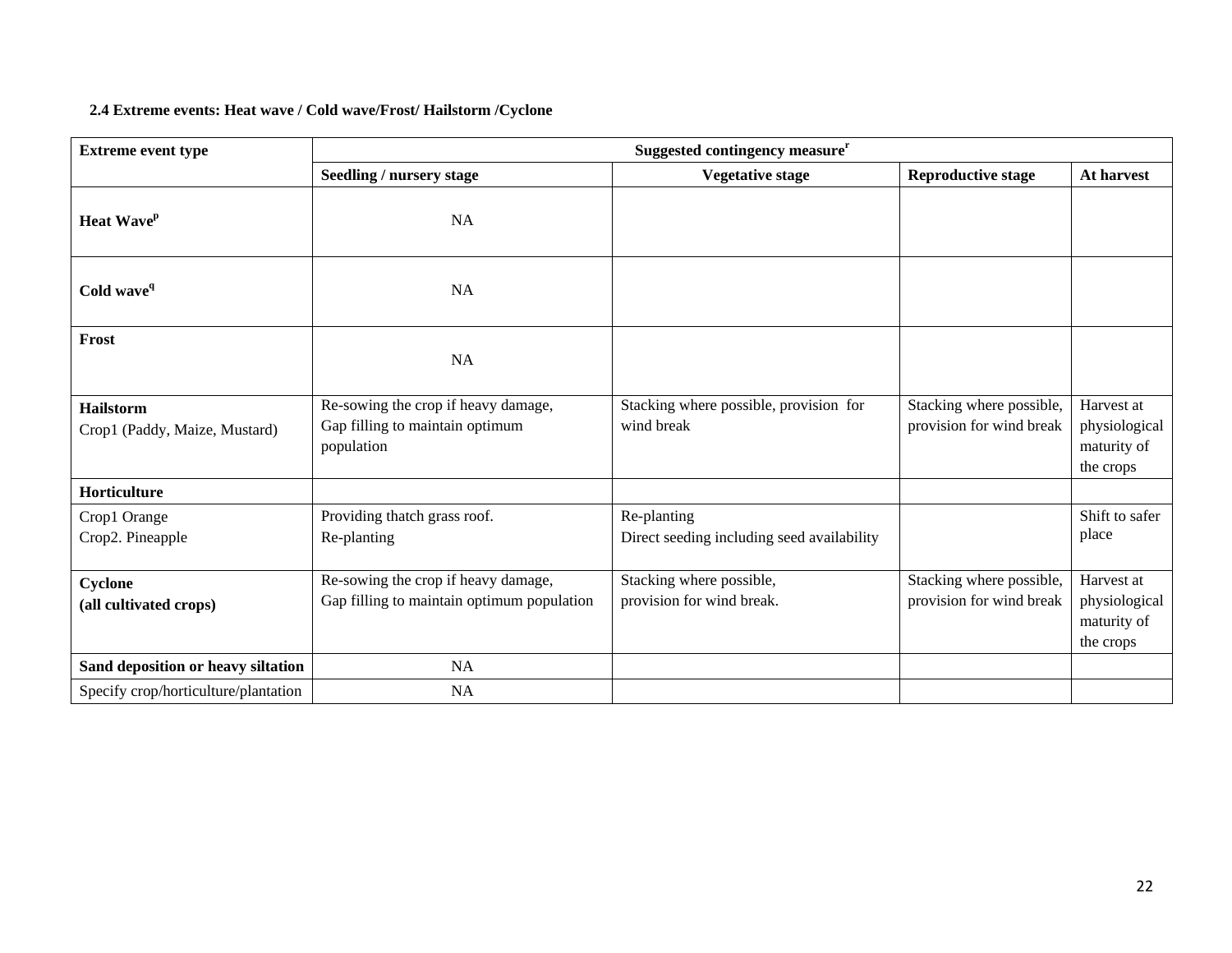# **2.5 Contingent strategies for Livestock, Poultry & Fisheries**

# **2.5.1 Livestock**

|                                  | <b>Suggested contingency measures</b>                                                                                                                                                                                                                                                                                                                                                                                                                                                                                |                                                                                                                                                                                                                                                                           |                                                                                                                                                                                                  |  |
|----------------------------------|----------------------------------------------------------------------------------------------------------------------------------------------------------------------------------------------------------------------------------------------------------------------------------------------------------------------------------------------------------------------------------------------------------------------------------------------------------------------------------------------------------------------|---------------------------------------------------------------------------------------------------------------------------------------------------------------------------------------------------------------------------------------------------------------------------|--------------------------------------------------------------------------------------------------------------------------------------------------------------------------------------------------|--|
|                                  | Before the event <sup>s</sup>                                                                                                                                                                                                                                                                                                                                                                                                                                                                                        | During the event                                                                                                                                                                                                                                                          | After the event                                                                                                                                                                                  |  |
| <b>Drought</b>                   |                                                                                                                                                                                                                                                                                                                                                                                                                                                                                                                      |                                                                                                                                                                                                                                                                           |                                                                                                                                                                                                  |  |
| Feed and fodder<br>availability  | Encourage the villagers/farmers to cultivate perennial fodder<br>$\bullet$<br>on low laying/irrigated areas on community basis. Also<br>encourage to people to grow trees or shrubs like subabul,<br>sesbania etc.<br>Establishing fodder and feed banks at village level<br>٠<br>Making of silage/hay from extra fodder<br>Stocking of concentrate feed ingradients in sufficient<br>quantities<br>Awareness programme on fodder cultivation and nutritional<br>$\bullet$<br>management of livestock during drought | Utilizing fodder and feed from<br>$\bullet$<br>perennial trees and Fodder and feed<br>bank of village from silos<br>Transporting excess fodder from<br>$\bullet$<br>nearby district<br>Supply of concentrate feed to the<br>livestock keepers in sufficient<br>quantities | Availing crop<br>$\bullet$<br>insurance<br>Fodder regeneration<br>$\bullet$<br>programme<br>Plan for round the<br>year production of<br>fodder<br>Culling unproductive<br>$\bullet$<br>livestock |  |
| Drinking water                   | Construction of community pond and other water harvesting<br>$\bullet$<br>tank in the village for conservation of excess water du ring<br>monsoon period<br><b>Excavation of Bore wells</b><br>$\bullet$<br>Proper maintenance of use of all the common water<br>$\bullet$<br>resources hygienically                                                                                                                                                                                                                 | Using water from reserved tanks for<br>only drinking purpose<br>Necessary arrangement of drinking<br>$\bullet$<br>water at grazing land                                                                                                                                   | Using water from<br>$\bullet$<br>reserved tanks for<br>only drinking<br>purpose<br>Preserve drinking<br>$\bullet$<br>water for future                                                            |  |
| Health and disease<br>management | Awareness to all the Veterinary sub centers, Dispensary to<br>$\bullet$<br>prepare for the event with medicines and vaccines<br>Conduction of vaccination and Health camp<br>$\bullet$<br>Training and awareness programme among extension<br>$\bullet$<br>personals and villagers                                                                                                                                                                                                                                   | Regular conducting Health Camp and<br>treatment to sick animals at village<br>level<br>Dead animals should be disposed<br>scientifically either burning or burring<br>in deep pit                                                                                         | Regularly conducting<br>vaccination and<br>health camp<br>Culling unproductive<br>and sick livestock<br>Proper disposal of<br>dead animals                                                       |  |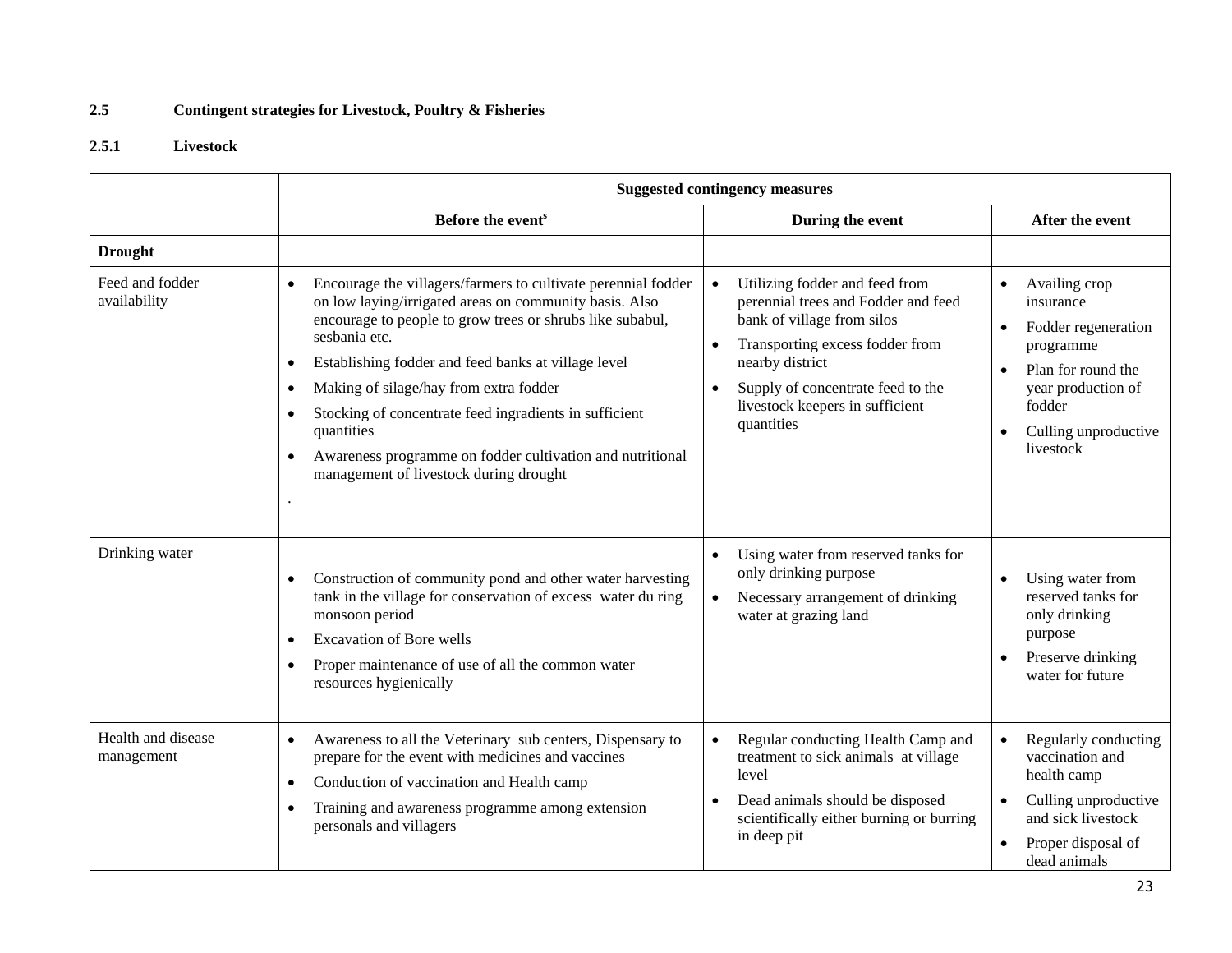| <b>Floods</b>                    |                                                                                                                                                                                                                                                                                                                                                                                                                                                                                       |                                                                                                                                                                                                                                                 |                                                                                                                                                                                           |
|----------------------------------|---------------------------------------------------------------------------------------------------------------------------------------------------------------------------------------------------------------------------------------------------------------------------------------------------------------------------------------------------------------------------------------------------------------------------------------------------------------------------------------|-------------------------------------------------------------------------------------------------------------------------------------------------------------------------------------------------------------------------------------------------|-------------------------------------------------------------------------------------------------------------------------------------------------------------------------------------------|
| Feed and fodder<br>availability  | Encourage the villagers/farmers to cultivate perennial fodder<br>on low laying/irrigated areas on community basis. Also<br>encourage to people to grow trees or shrubs like subabul,<br>sesbania etc.<br>Establishing fodder and feed banks at village level<br>Making of silage/hay from extra fodder<br>Stocking of concentrate feed ingradients in sufficient<br>quantities<br>Awareness programme on fodder cultivation and nutritional<br>management of livestock during drought | Utilizing fodder and feed from<br>perennial trees and Fodder and feed<br>bank of village from silos<br>Transporting excess fodder from<br>nearby district<br>Supply of concentrate feed to the<br>livestock keepers in sufficient<br>quantities | Used hay, paddy<br>straw from storage<br>Use tree fodders.<br>$\bullet$<br>Use agricultural by<br>$\bullet$<br>product as conc.<br>feed.<br>Supply concentrated<br>feed to the villagers. |
| Drinking water                   | Preserve drinking water in tank                                                                                                                                                                                                                                                                                                                                                                                                                                                       | Supply of clean and treated drinking water                                                                                                                                                                                                      | Supply of clean and<br>$\bullet$<br>treated drinking<br>water<br>Do not allow the<br>animals to drink<br>flood water.<br>Use water from<br>preserve tanks                                 |
| Health and disease<br>management | Awareness to all the Veterinary sub centers, Dispensary to<br>prepare for the event with medicines and vaccines<br>Conduction of vaccination and Health camp<br>Training and awareness programme among extension<br>personals and villagers                                                                                                                                                                                                                                           | Make awareness programme for Mass<br>Vaccination at least three months<br>before flood against FMD, Swine<br>Fever.<br>Mobile veterinary services at flood<br>affected areas<br>Prepare Veterinary DPPT with<br>Medicines and Stuff             | Organized Veterinary<br>$\bullet$<br>Health Camp at<br>village level.                                                                                                                     |
| Cyclone                          | Cyclone                                                                                                                                                                                                                                                                                                                                                                                                                                                                               |                                                                                                                                                                                                                                                 |                                                                                                                                                                                           |
| Feed and fodder<br>availability  | Preserve feed and fodder at village level                                                                                                                                                                                                                                                                                                                                                                                                                                             | Do not allow the animals for free<br>grazing.<br>Use storage feed and fodder.<br>Supply of concentrated feed                                                                                                                                    | Fodder regeneration<br>programme should be<br>taken                                                                                                                                       |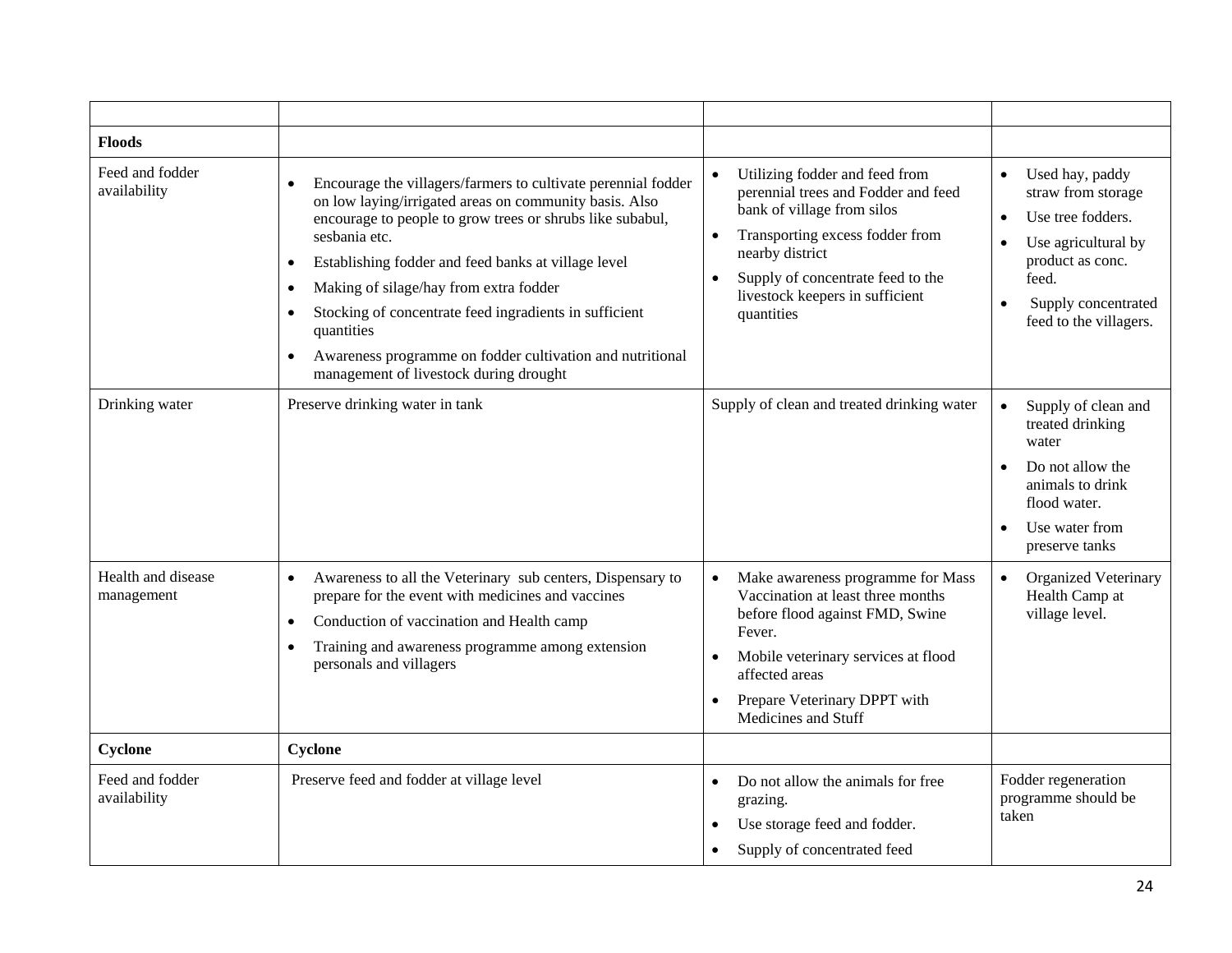| Drinking water                    | Preserve drinking water in tank | Supply of clean and treated drinking water                                     | Supply of clean and<br>treated drinking<br>water     |
|-----------------------------------|---------------------------------|--------------------------------------------------------------------------------|------------------------------------------------------|
|                                   |                                 |                                                                                | Do not allow the<br>animals to drink<br>flood water. |
|                                   |                                 |                                                                                | Use water from<br>preserve tanks                     |
| Health and disease<br>management  | Health and disease management   | Awareness to the Veterinary sub center/<br>Dispensary to prepare with medicine | Veterinary health camp                               |
| Heat wave and cold wave           | NA                              | NA                                                                             | NA                                                   |
| Shelter/environment<br>management |                                 |                                                                                |                                                      |
| Health and disease<br>management  |                                 |                                                                                |                                                      |
| <b>Snowfall</b>                   | NA                              | NA                                                                             | NA                                                   |
| Earthquake                        | NA                              | NA                                                                             | NA                                                   |
| <b>Landslides</b>                 | NA                              | NA                                                                             | <b>NA</b>                                            |

<sup>s</sup> based on forewarning wherever available

# **2.5.2 Poultry**

|                              | <b>Suggested contingency measures</b>                                              |                                      |                                | Convergence/linkages with<br>ongoing programs, if any |
|------------------------------|------------------------------------------------------------------------------------|--------------------------------------|--------------------------------|-------------------------------------------------------|
|                              | Before the event <sup>a</sup>                                                      | During the event                     | After the event                |                                                       |
| <b>Drought</b>               |                                                                                    |                                      |                                |                                                       |
| Shortage of feed ingredients | Procure feed ingredients<br>from unaffected area and<br>storage for use at village | Use feed ingredients<br>from storage | Disposal of bird at proper age | State vety deptt,                                     |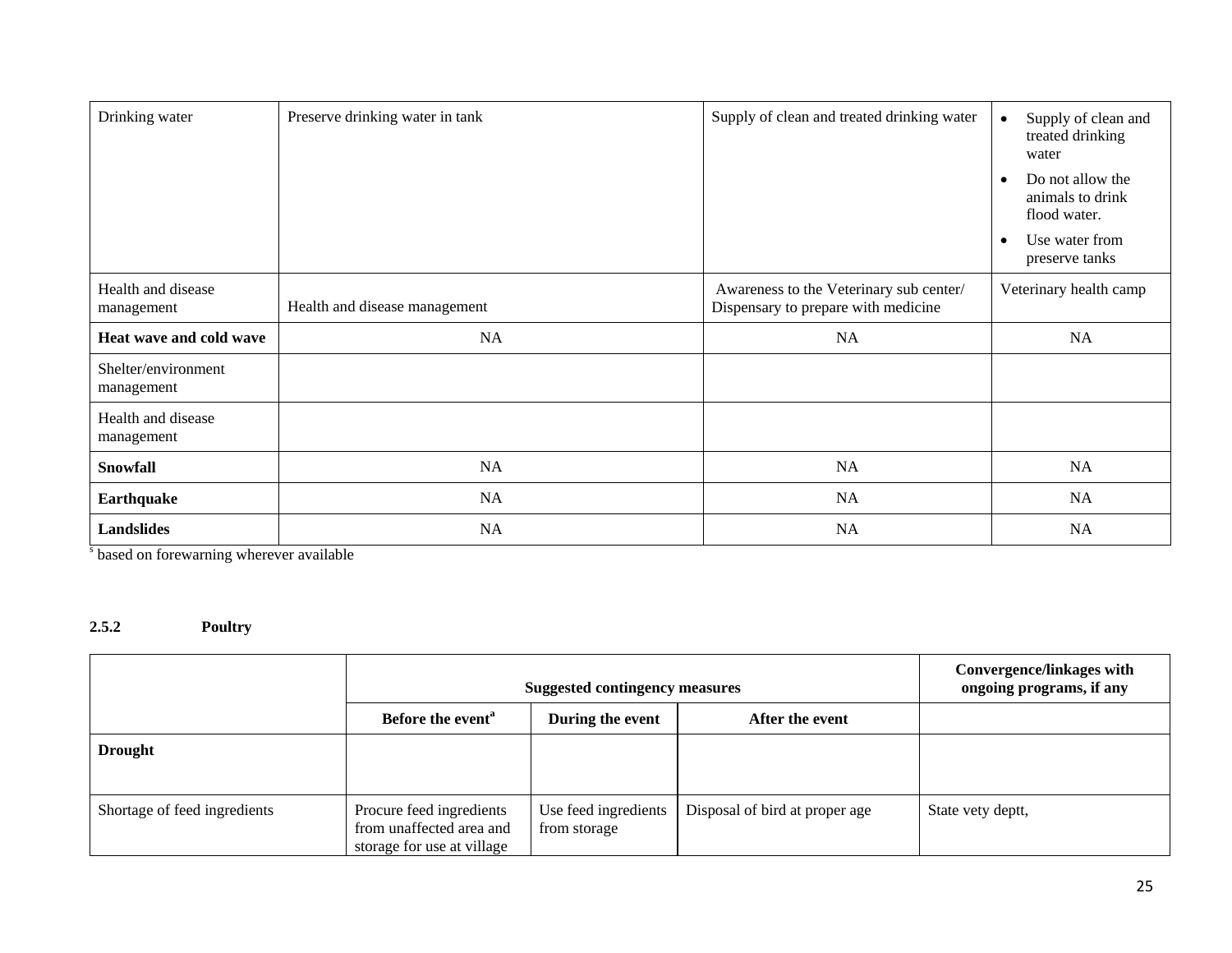|                               | level.                                                                                                                                                             |                                                                                   |                                                               |                   |
|-------------------------------|--------------------------------------------------------------------------------------------------------------------------------------------------------------------|-----------------------------------------------------------------------------------|---------------------------------------------------------------|-------------------|
| Drinking water                | Preserve drinking water in<br>tanks                                                                                                                                | Use water from<br>preserve tanks.                                                 | Supply of clean and treated water                             | State vety deptt  |
| Health and disease management | Prepare Veterinary sub<br>center/dispensary with<br>medicine and vaccines                                                                                          | Health camp<br>Free treatment                                                     | Organized health camp at least one<br>month                   | State vety deptt  |
| Floods                        |                                                                                                                                                                    |                                                                                   |                                                               | State vety deptt  |
| Shortage of feed ingredients  | Prepare feed storage room<br>at high land or Chang<br>Ghar.<br>Make one common feed<br>storage room at high land<br>where flood cannot affect<br>(in village wise) | Use the feed<br>ingredient after sun<br>drying                                    | Use good condition feed<br>ingredients and discharge damp one | State vety deptt  |
| Drinking water                | Preserve drinking water in<br>tanks                                                                                                                                | Use preserve water<br>from tanks.<br>Treatment to<br>drinking water<br>before use | Treatment to drinking water after at<br>least 30 days         | State vety deptt  |
| Health and disease management | Prepare Vaccine and<br>medicine for flood in all<br>Veterinary sub dispensary                                                                                      | Health camp<br>Free treatment                                                     | Organized health camp at least one<br>month                   | State vety deptt, |
| Cyclone                       | <b>NA</b>                                                                                                                                                          |                                                                                   |                                                               |                   |
| Shortage of feed ingredients  | Preserve feed ingredient<br>at village level                                                                                                                       | Do not allow the<br>bird to move pout<br>side<br>Use stored feed<br>ingradients   | Feed regeneration programme                                   | State vety deptt, |
| Drinking water                | Preserve drinking water in<br>tanks                                                                                                                                | Supply of clean<br>drinking water                                                 | Supply of clean and treated water                             | State vety deptt, |
| Health and disease management | Prepare Veterinary sub<br>center/dispensary with                                                                                                                   | Health camp<br>Free treatment                                                     | Organized health camp at least one<br>month                   | State vety deptt  |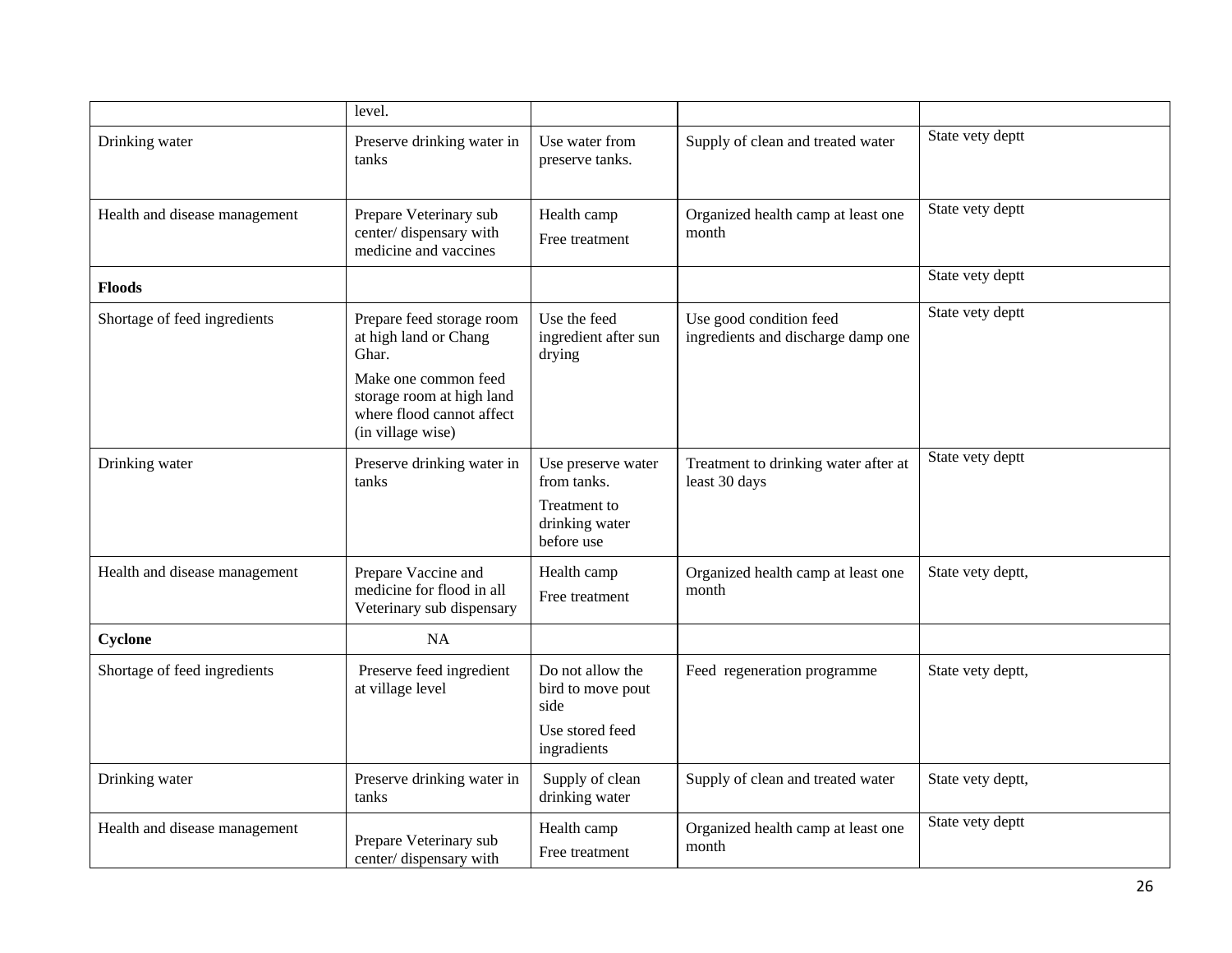|                                | medicine and vaccines                                                                      |                                    |                                                                       |                  |
|--------------------------------|--------------------------------------------------------------------------------------------|------------------------------------|-----------------------------------------------------------------------|------------------|
| Heat wave and cold wave        |                                                                                            |                                    |                                                                       |                  |
| Shelter/environment management | Prepare shelter shed with<br>all precautionary measure<br>at village level                 | Shift the birds to<br>shelter shed | Prepared scientific poultry house<br>with locally available materials | State vety deptt |
| Health and disease management  | Prepare medicine and<br>vaccines etc. at village.<br>Veterinary sub center/<br>dispensary. | Organized health<br>camp           | Organized health camp                                                 | State vety deptt |
| Snowfall                       | <b>NA</b>                                                                                  |                                    |                                                                       |                  |
| Earthquake, Landslides etc     |                                                                                            |                                    |                                                                       |                  |

a based on forewarning wherever available

## **2.5.3 Fisheries/ Aquaculture**

|                                                             | <b>Suggested contingency measures</b> |                  |                 |
|-------------------------------------------------------------|---------------------------------------|------------------|-----------------|
|                                                             | Before the event <sup>a</sup>         | During the event | After the event |
| 1) Drought                                                  |                                       |                  |                 |
| A. Capture                                                  |                                       |                  |                 |
| Marine                                                      |                                       |                  |                 |
| Inland                                                      | NA                                    | NA               | NA              |
| (i) Shallow water depth due to<br>insufficient rains/inflow |                                       |                  |                 |
| (ii) Changes in water quality                               |                                       |                  |                 |
| (iii) Any other                                             |                                       |                  |                 |
| <b>B.</b> Aquaculture                                       |                                       |                  |                 |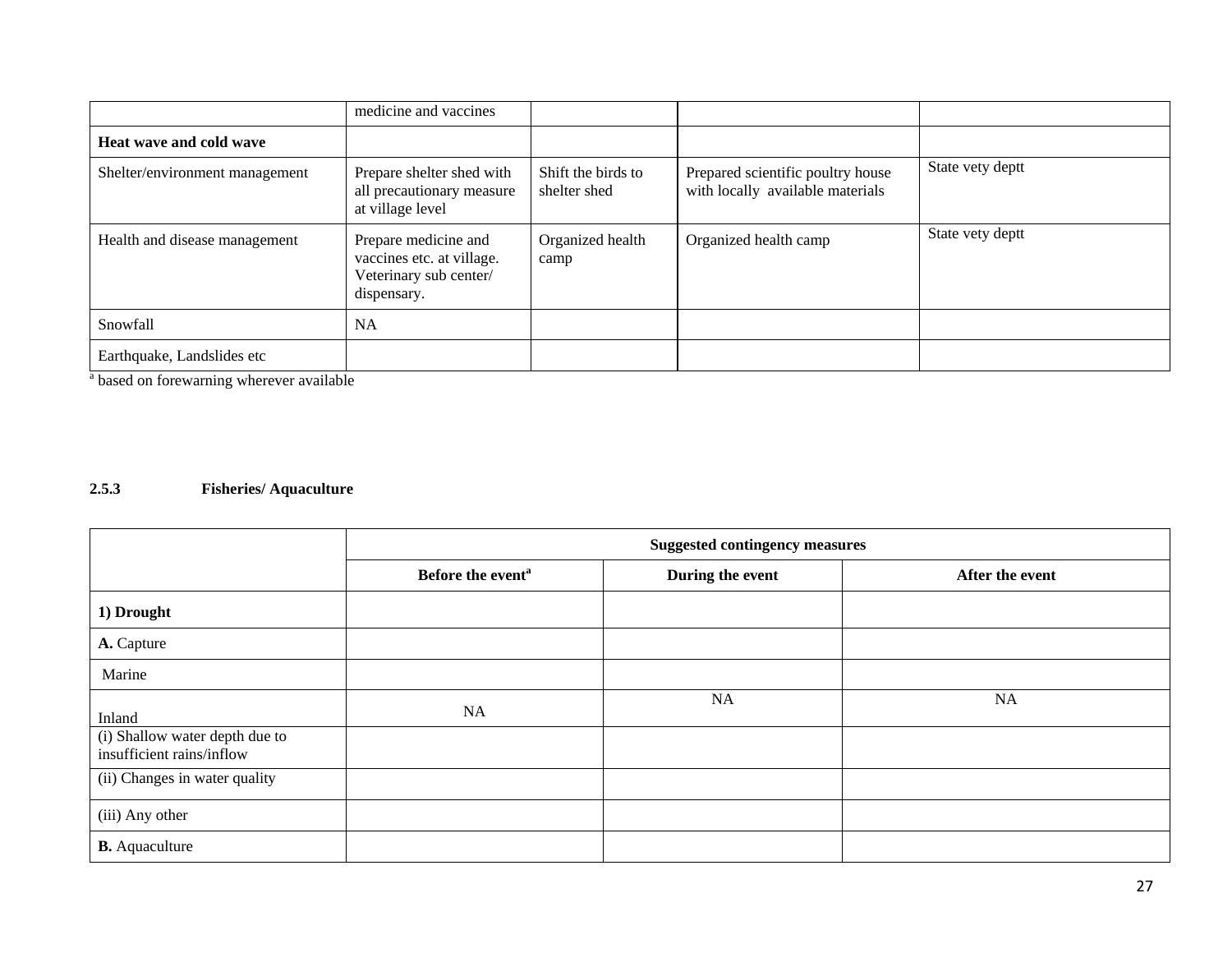| (i) Shallow water in ponds due to<br>insufficient rains/inflow          | Secondary water source like<br>river/deep tube well/well/ rain water<br>harvest tank to be developed | Fill up water from the secondary<br>source and apply fertilizer to<br>maintain water productivity. | Stop intake of water from the secondary source                                          |
|-------------------------------------------------------------------------|------------------------------------------------------------------------------------------------------|----------------------------------------------------------------------------------------------------|-----------------------------------------------------------------------------------------|
| (ii) Impact of salt load build up in<br>ponds / change in water quality |                                                                                                      |                                                                                                    |                                                                                         |
| (iii) Any other                                                         | Training and awareness to the Govt.<br>official and farmer                                           |                                                                                                    |                                                                                         |
| 2) Floods                                                               |                                                                                                      |                                                                                                    |                                                                                         |
| A. Capture                                                              |                                                                                                      |                                                                                                    |                                                                                         |
| Marine                                                                  |                                                                                                      |                                                                                                    |                                                                                         |
| Inland                                                                  | NA                                                                                                   | <b>NA</b>                                                                                          | <b>NA</b>                                                                               |
| (i) Loss of stock                                                       |                                                                                                      |                                                                                                    |                                                                                         |
| (ii) Changes in water quality                                           |                                                                                                      |                                                                                                    |                                                                                         |
| (iii) Health and diseases                                               |                                                                                                      |                                                                                                    |                                                                                         |
| <b>B.</b> Aquaculture                                                   |                                                                                                      |                                                                                                    |                                                                                         |
| (i) Inundation with flood water                                         | Try to sell out the stock                                                                            | Make the stock empty                                                                               | Again fill the new stock                                                                |
| (ii) Water contamination and changes<br>in water quality                | Water quality should be maintain                                                                     | Take proper water quality<br>management                                                            | Drain out the water partially if possible and fill<br>up from secondary water resource. |
| (iii) Health and diseases                                               | Maintain the water quality                                                                           | Use medicine if required                                                                           | Take suggestion from expert and thenapply<br>medicine                                   |
| (iv) Loss of stock and inputs (feed,<br>chemicals etc)                  |                                                                                                      |                                                                                                    |                                                                                         |
| (v) Infrastructure damage (pumps,<br>aerators, huts etc)                |                                                                                                      |                                                                                                    | Contact the concerned Dept. For any kind of<br>compression and loan                     |
| (vi) Any other                                                          | Training and awareness to the farmers<br>and FEO, Field staff                                        |                                                                                                    |                                                                                         |
| 3. Cyclone / Tsunami                                                    | NA                                                                                                   | NA                                                                                                 | <b>NA</b>                                                                               |
| A. Capture                                                              |                                                                                                      |                                                                                                    |                                                                                         |
| Marine                                                                  |                                                                                                      |                                                                                                    |                                                                                         |